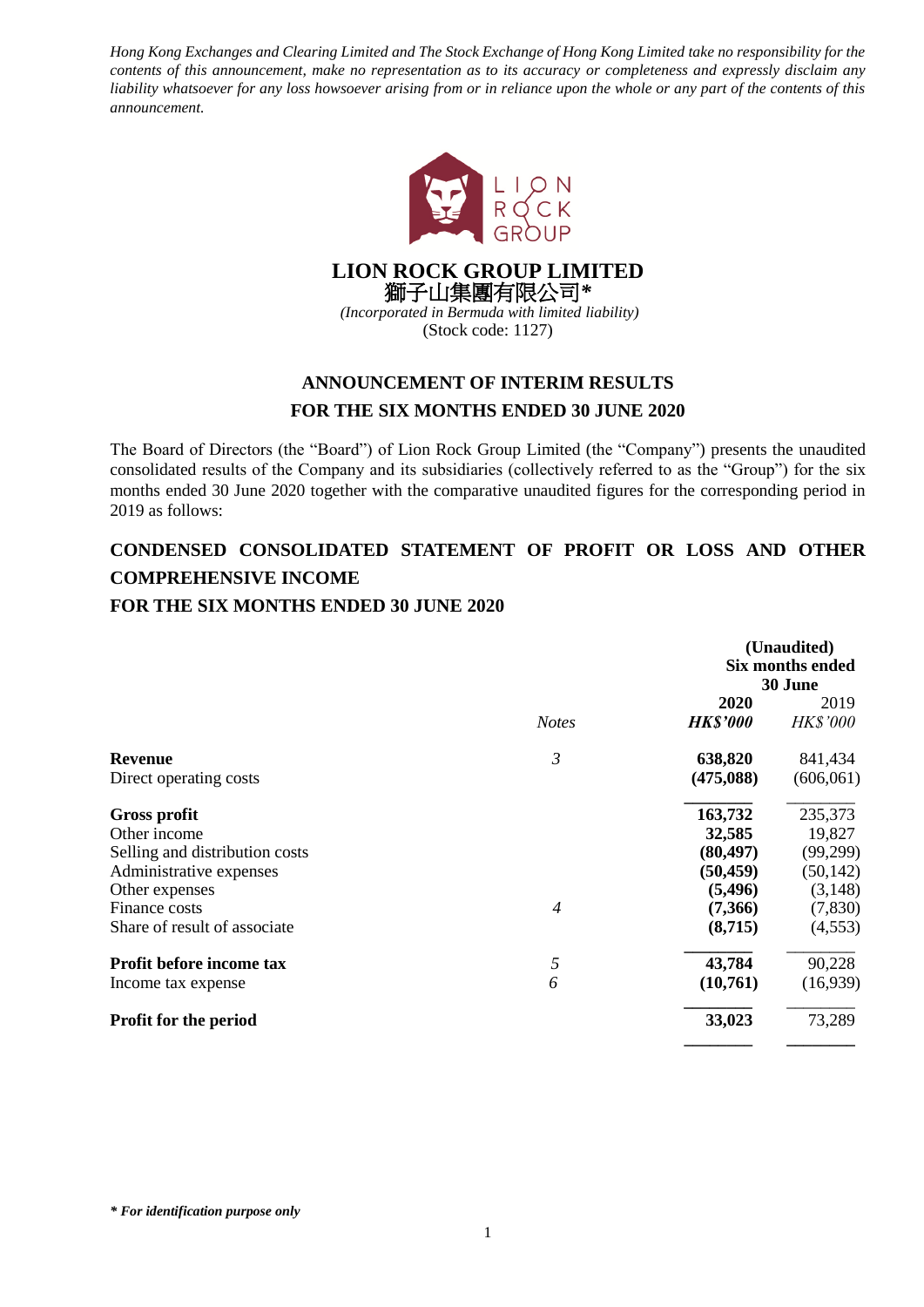# **CONDENSED CONSOLIDATED STATEMENT OF PROFIT OR LOSS AND OTHER COMPREHENSIVE INCOME FOR THE SIX MONTHS ENDED 30 JUNE 2020 (CONTINUED)**

|                                                                                                                                   |                | (Unaudited)<br><b>Six months ended</b><br>30 June |                         |  |
|-----------------------------------------------------------------------------------------------------------------------------------|----------------|---------------------------------------------------|-------------------------|--|
|                                                                                                                                   | <b>Notes</b>   | 2020<br><b>HK\$'000</b>                           | 2019<br><b>HK\$'000</b> |  |
| Other comprehensive income<br>Items that may be reclassified subsequently to profit<br>or loss:                                   |                |                                                   |                         |  |
| Exchange loss on translation of financial statements of<br>foreign operations<br>Share of other comprehensive income of associate |                | (13,719)<br>(3,913)                               | (10,685)<br>(248)       |  |
| Other comprehensive income for the period, net of tax                                                                             |                | (17, 632)                                         | (10, 933)               |  |
| Total comprehensive income for the period                                                                                         |                | 15,391                                            | 62,356                  |  |
| Profit for the period attributable to:<br>Owners of the Company                                                                   |                | 29,311                                            | 64,101                  |  |
| Non-controlling interests                                                                                                         |                | 3,712<br>33,023                                   | 9,188<br>73,289         |  |
| Total comprehensive income attributable to:<br>Owners of the Company<br>Non-controlling interests                                 |                | 14,622<br>769                                     | 56,260<br>6,096         |  |
|                                                                                                                                   |                | 15,391                                            | 62,356                  |  |
| Earnings per share for profit attributable to<br>owners of the Company during the period                                          | $\overline{7}$ |                                                   |                         |  |
| - Basic                                                                                                                           |                | HK3.81 cents HK8.32 cents                         |                         |  |
| - Diluted                                                                                                                         |                | N/A                                               | N/A                     |  |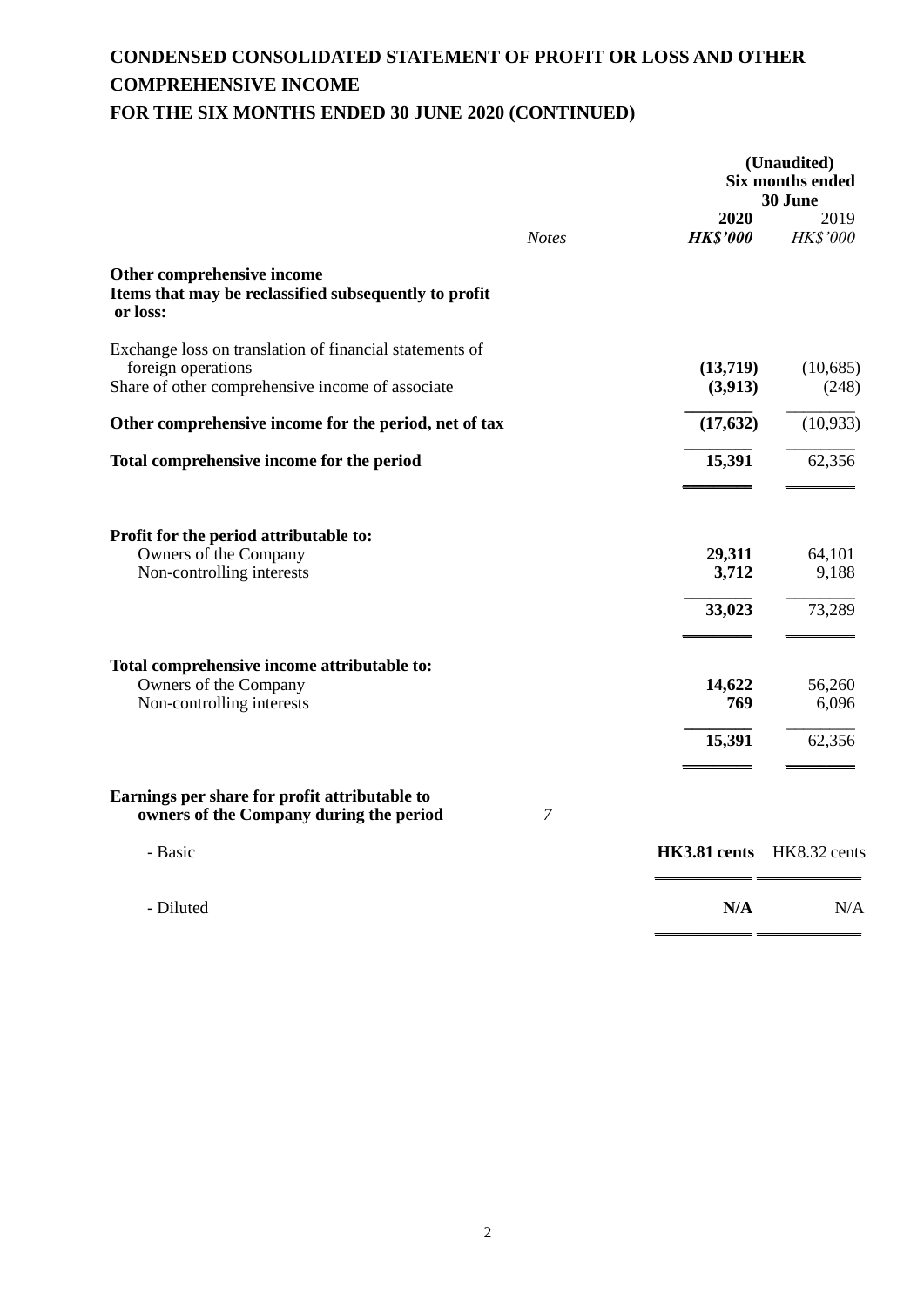## **CONDENSED CONSOLIDATED STATEMENT OF FINANCIAL POSITION AS AT 30 JUNE 2020**

|                                                                                                             | <b>Notes</b> | (Unaudited)<br>At 30 June<br>2020<br><b>HK\$'000</b> | (Audited)<br>At 31 December<br>2019<br>HK\$'000 |
|-------------------------------------------------------------------------------------------------------------|--------------|------------------------------------------------------|-------------------------------------------------|
|                                                                                                             |              |                                                      |                                                 |
| <b>ASSETS AND LIABILITIES</b>                                                                               |              |                                                      |                                                 |
| <b>Non-current assets</b>                                                                                   |              |                                                      |                                                 |
| Property, plant and equipment<br>Deposits for acquisition of property, plant and                            | 8            | 206,401                                              | 198,591                                         |
| equipment                                                                                                   |              | 5,884                                                | 1,034                                           |
| Right-of-use assets                                                                                         | 9            | 83,275                                               | 85,976                                          |
| Intangible assets<br>Interest in associate                                                                  | 17<br>10     | 190,613<br>108,102                                   | 175,181<br>67,215                               |
| Loan to associate                                                                                           |              | 53,180                                               |                                                 |
| Lease receivables                                                                                           |              |                                                      | 1,220                                           |
| Deferred tax assets                                                                                         |              | 25,017                                               | 28,337                                          |
|                                                                                                             |              | 672,472                                              | 557,554                                         |
|                                                                                                             |              |                                                      |                                                 |
| <b>Current assets</b><br>Inventories                                                                        |              | 186,529                                              | 174,591                                         |
| Trade and other receivables and deposits                                                                    | 11           | 501,454                                              | 468,034                                         |
| Loan to associate                                                                                           |              |                                                      | 53,390                                          |
| Lease receivable                                                                                            |              | 1,255                                                | 3,559                                           |
| Pledged deposits                                                                                            |              | 5,649                                                | 5,650                                           |
| Cash and cash equivalents                                                                                   |              | 364,676                                              | 495,707                                         |
|                                                                                                             |              | 1,059,563                                            | 1,200,931                                       |
| <b>Current liabilities</b>                                                                                  |              |                                                      |                                                 |
| Trade and other payables                                                                                    | 12           | 195,009                                              | 197,621                                         |
| <b>Bank borrowings</b>                                                                                      | 13           | 231,325                                              | 214,775                                         |
| Lease liabilities                                                                                           |              | 27,488                                               | 29,064                                          |
| Provisions                                                                                                  |              | 18,541                                               | 22,286<br>47                                    |
| Financial liabilities at fair value through profit or loss<br>Financial liabilities arising from put option |              | 1,987<br>15,172                                      |                                                 |
| Provision for taxation                                                                                      |              | 5,621                                                | 23,463                                          |
|                                                                                                             |              |                                                      |                                                 |
|                                                                                                             |              | 495,143                                              | 487,256                                         |
| Net current assets                                                                                          |              | 564,420                                              | 713,675                                         |
| <b>Total assets less current liabilities</b>                                                                |              | 1,236,892                                            | 1,271,229                                       |
| <b>Non-current liabilities</b>                                                                              |              |                                                      |                                                 |
| Other payable                                                                                               |              | 3,019                                                |                                                 |
| Financial liabilities arising from put option                                                               |              |                                                      | 14,977                                          |
| Provisions                                                                                                  |              | 3,820                                                | 1,831                                           |
| Lease liabilities                                                                                           |              | 63,892                                               | 68,188                                          |
| Deferred tax liabilities                                                                                    |              | 10,746                                               | 9,303                                           |
|                                                                                                             |              | 81,477                                               | 94,299                                          |
| Net assets                                                                                                  |              | 1,155,415                                            | 1,176,930                                       |
|                                                                                                             |              |                                                      |                                                 |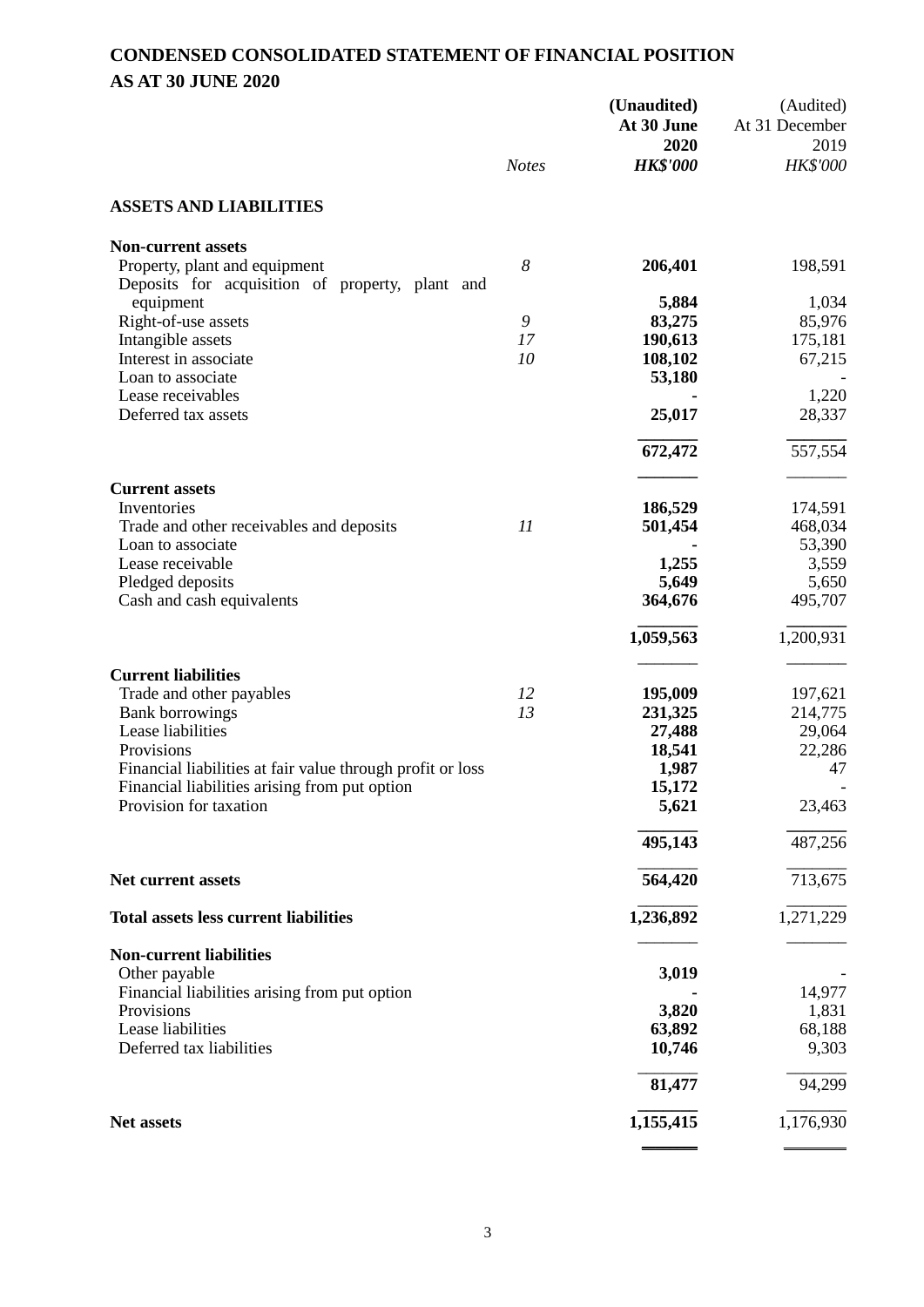# **CONDENSED CONSOLIDATED STATEMENT OF FINANCIAL POSITION AS AT 30 JUNE 2020 (CONTINUED)**

|                                                     |              | (Unaudited)<br>At 30 June | (Audited)<br>At 31 December |
|-----------------------------------------------------|--------------|---------------------------|-----------------------------|
|                                                     | <b>Notes</b> | 2020<br><b>HK\$'000</b>   | 2019<br><b>HK\$'000</b>     |
| <b>EQUITY</b>                                       |              |                           |                             |
| Share capital                                       | 14           | 7,700                     | 7,700                       |
| Reserves                                            |              | 1,034,896                 | 1,073,788                   |
| <b>Equity attributable to owners of the Company</b> |              | 1,042,596                 | 1,081,488                   |
| <b>Non-controlling interests</b>                    |              | 112,819                   | 95,442                      |
| <b>Total equity</b>                                 |              | 1,155,415                 | 1,176,930                   |
|                                                     |              |                           |                             |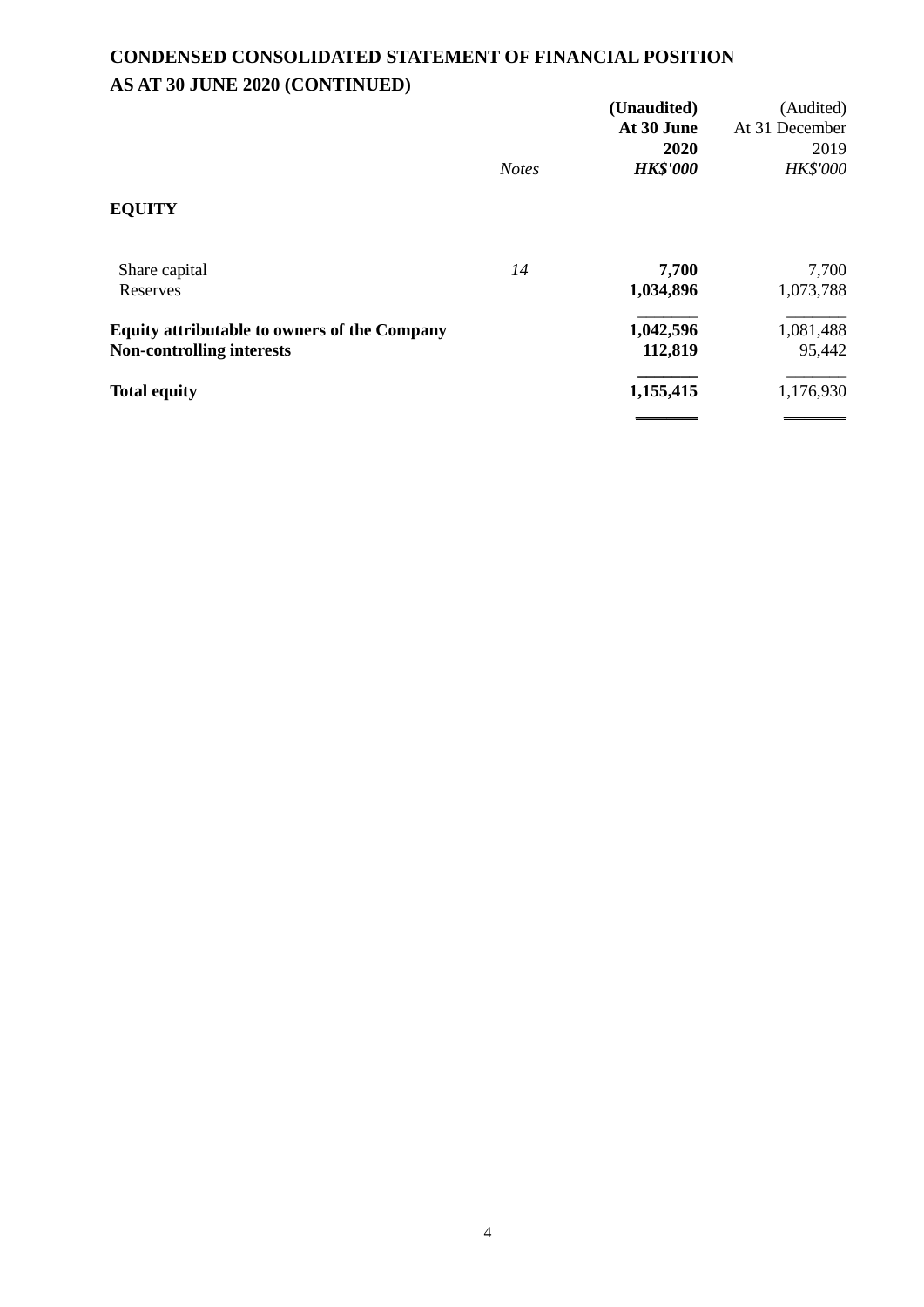# **CONDENSED CONSOLIDATED STATEMENT OF CASH FLOWS FOR THE SIX MONTHS ENDED 30 JUNE 2020**

|                                                                | (Unaudited)<br>For the six months ended<br>30 June |                 |  |
|----------------------------------------------------------------|----------------------------------------------------|-----------------|--|
|                                                                |                                                    |                 |  |
|                                                                |                                                    |                 |  |
|                                                                | 2020                                               | 2019            |  |
|                                                                | <b>HK\$'000</b>                                    | <b>HK\$'000</b> |  |
| Operating activities                                           |                                                    |                 |  |
| Profit before income tax                                       | 43,784                                             | 90,228          |  |
| Adjustments for:                                               |                                                    |                 |  |
| Share of result of associate                                   | 8,715                                              | 4,553           |  |
| Depreciation of property, plant and equipment                  | 20,259                                             | 16,785          |  |
| Amortisation of right-of-use assets                            | 14,286                                             | 11,446          |  |
| Amortisation of intangible asset                               | 809                                                | 1,617           |  |
| Impairment of receivables                                      | 5,496                                              | 3,148           |  |
| Interest income                                                | (2,222)                                            | (4,371)         |  |
| Interest expenses                                              | 7,366                                              | 7,830           |  |
| Gain on financial liabilities at fair value through profit and |                                                    |                 |  |
| loss                                                           | (389)                                              | (690)           |  |
| Gain on disposal of property, plant and equipment              | (79)                                               | (1,357)         |  |
| Operating profit before working capital changes                | 98,025                                             | 129,189         |  |
| Increase in inventories                                        | (14, 921)                                          | (5, 472)        |  |
| Increase in trade and other receivables                        | (42, 256)                                          | (16, 401)       |  |
| (Decrease) increase in trade and other payables and provisions | (16,256)                                           | 15,762          |  |
| Increase in financial assets/liabilities at fair value through |                                                    |                 |  |
| profit or loss                                                 | 2,329                                              | 1,156           |  |
| Cash generated from operations                                 | 26,921                                             | 124,234         |  |
| Income taxes paid                                              | (27, 058)                                          | (13,231)        |  |
|                                                                |                                                    |                 |  |
| Net cash (used in) generated from operating activities         | (137)                                              | 111,003         |  |
| Investing activities                                           |                                                    |                 |  |
| Interest received                                              | 2,222                                              | 4,371           |  |
| Increase in pledged deposits                                   | (159)                                              |                 |  |
| Purchases of property, plant and equipment                     | (5, 114)                                           | (51, 365)       |  |
| (Increase) decrease in deposit for acquisition of property,    |                                                    |                 |  |
| plant and equipment                                            | (4,977)                                            | 29,646          |  |
| Proceeds from disposals of property, plant and equipment       | 79                                                 | 1,671           |  |
| Proceeds from lease receivables                                | 749                                                | 1,692           |  |
| Additional investment in associate                             | (53,285)                                           | (6,881)         |  |
| Acquisition of a subsidiary, net of cash acquired (note 17)    | (25, 582)                                          |                 |  |
| Purchase of additional interest in subsidiary                  |                                                    | (22, 200)       |  |
| Net cash used in investing activities                          | (86,067)                                           | (43,066)        |  |
|                                                                |                                                    |                 |  |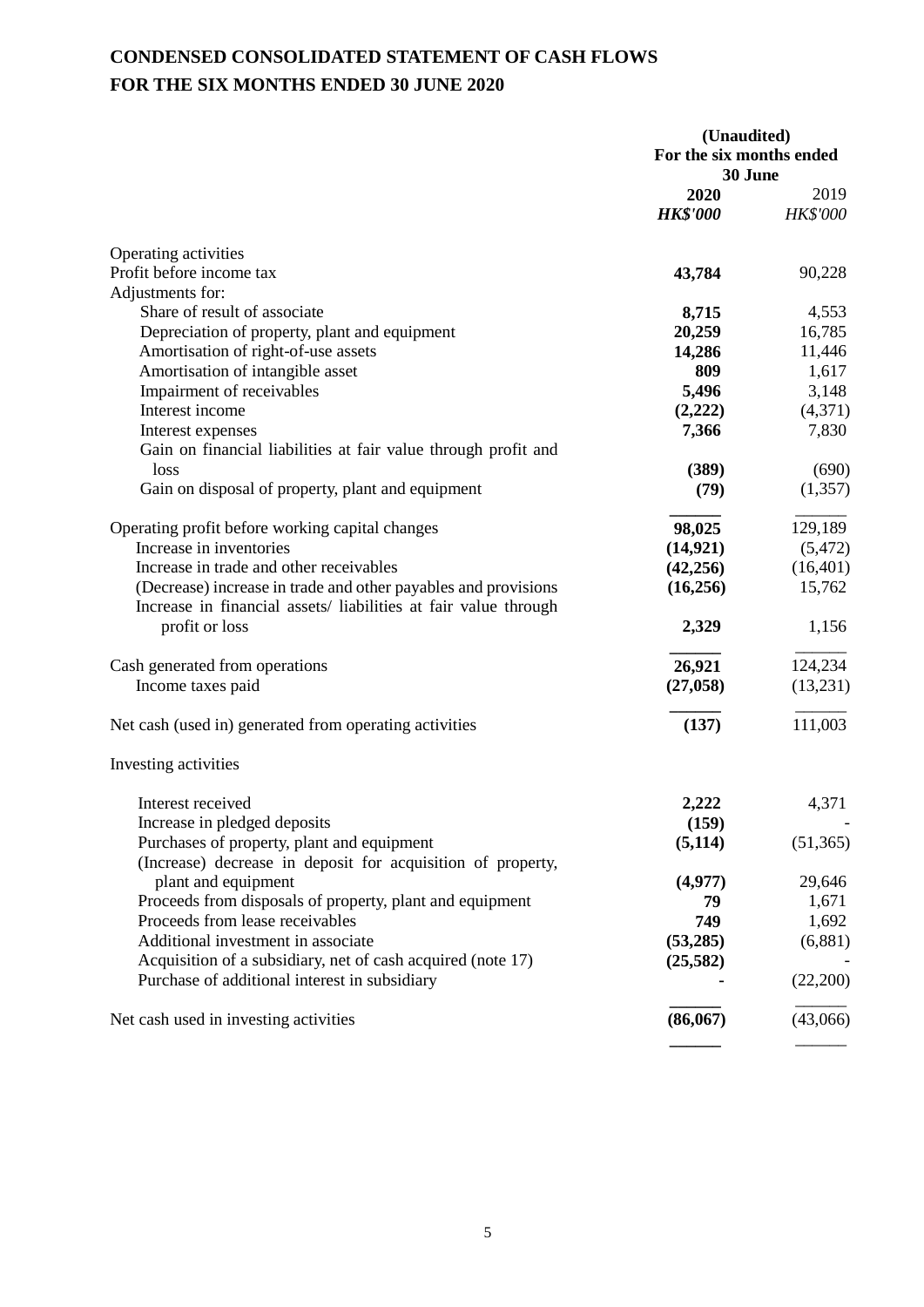# **CONDENSED CONSOLIDATED STATEMENT OF CASH FLOWS FOR THE SIX MONTHS ENDED 30 JUNE 2020 (CONTINUED)**

|                                                          | (Unaudited)<br>For the six months ended<br>30 June |                         |  |
|----------------------------------------------------------|----------------------------------------------------|-------------------------|--|
|                                                          |                                                    |                         |  |
|                                                          | 2020<br><b>HK\$'000</b>                            | 2019<br><b>HK\$'000</b> |  |
| Financing activities                                     |                                                    |                         |  |
| Bank borrowings raised                                   | 75,000                                             |                         |  |
| Repayment of bank borrowings                             | (58, 450)                                          | (14,765)                |  |
| Interest on bank borrowings paid                         | (4,991)                                            | (5,682)                 |  |
| Repayment of principal portion of lease liabilities      | (14, 547)                                          | (12,522)                |  |
| Interest paid on lease liabilities                       | (2,180)                                            | (1,953)                 |  |
| Dividends paid                                           | (30, 800)                                          | (53,900)                |  |
| Dividends paid to non-controlling interests              | (8,119)                                            | (9,619)                 |  |
| Captial injection from non-controlling shareholder       | 2,013                                              |                         |  |
| Net cash used in financing activities                    | (42, 074)                                          | (98, 441)               |  |
| Net decrease in cash and cash equivalents                | (128, 278)                                         | (30, 504)               |  |
| Effect of exchange rate fluctuations, net                | (2,753)                                            | (4,097)                 |  |
| Cash and cash equivalents at the beginning of the period | 495,707                                            | 508,321                 |  |
| Cash and cash equivalents at the end of the period       | 364,676                                            | 473,720                 |  |
|                                                          |                                                    |                         |  |
| Analysis of balances of cash and cash equivalents        |                                                    |                         |  |
| Bank balances and cash                                   | 363,971                                            | 469,546                 |  |
| Cash at brokers                                          | 705                                                | 4,174                   |  |
|                                                          | 364,676                                            | 473,720                 |  |
|                                                          |                                                    |                         |  |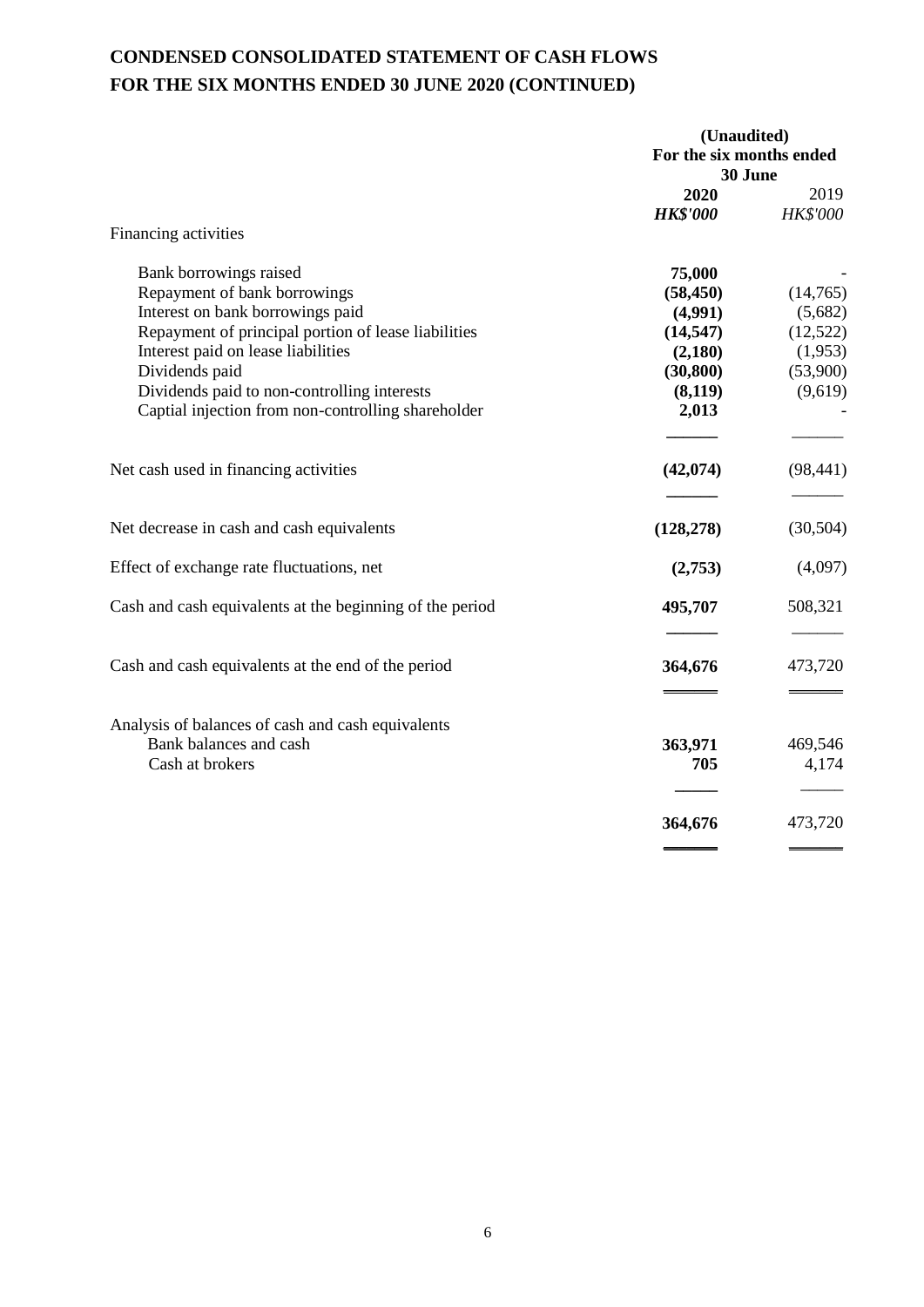# **CONDENSED CONSOLIDATED STATEMENT OF CHANGES IN EQUITY (UNAUDITED) FOR THE SIX MONTHS ENDED 30 JUNE 2020**

|                                                                              | Attributable to owners of the Company |                                     |                                 |                               |                                           |                                             |                                           |                  | controlling<br>interests                                                   | Total<br>equity                                  |                                         |                          |          |                 |
|------------------------------------------------------------------------------|---------------------------------------|-------------------------------------|---------------------------------|-------------------------------|-------------------------------------------|---------------------------------------------|-------------------------------------------|------------------|----------------------------------------------------------------------------|--------------------------------------------------|-----------------------------------------|--------------------------|----------|-----------------|
|                                                                              | Share<br>capital<br><b>HK\$'000</b>   | Share<br>premium<br><b>HK\$'000</b> | Exchange<br>reserve<br>HK\$'000 | Merger<br>reserve<br>HK\$'000 | Contributed<br>surplus<br><b>HK\$'000</b> | Put<br>option<br>Reserve<br><b>HK\$'000</b> | Statutory<br>reserve<br>HK\$'000 HK\$'000 | Other<br>reserve | <b>Shares</b><br>held under<br>share<br>award<br>scheme<br><b>HK\$'000</b> | Proposed<br>final<br>dividend<br><b>HK\$'000</b> | Retained<br>earnings<br><b>HK\$'000</b> | Total<br>HK\$'000        | HK\$'000 | <b>HK\$'000</b> |
| <b>Balance at 1 January 2020</b>                                             | 7,700                                 | 173,078                             | (80, 595)                       | (136, 875)                    | 310,125                                   | (13,906)                                    | 737                                       | 422              | (5)                                                                        | 30,800                                           | 790,007                                 | 1,081,488                | 95,442   | 1,176,930       |
| 2019 final dividend paid (Note 16)<br>Distribution of shares in a subsidiary |                                       |                                     |                                 |                               |                                           |                                             |                                           |                  |                                                                            | (30, 800)                                        |                                         | (30, 800)                |          | (30, 800)       |
| (Note $16$ )<br>Dividends paid to non-controlling                            |                                       |                                     |                                 |                               |                                           |                                             |                                           | (2,983)          |                                                                            |                                                  | (19,731)                                | (22, 714)                | 22,714   | $\sim$          |
| interest                                                                     |                                       |                                     |                                 |                               |                                           |                                             |                                           |                  |                                                                            |                                                  |                                         | $\overline{\phantom{a}}$ | (8,119)  | (8,119)         |
| Capital injection from non-controlling<br>shareholder                        |                                       |                                     |                                 |                               |                                           |                                             |                                           |                  |                                                                            |                                                  |                                         |                          | 2,013    | 2,013           |
| <b>Transactions with owners</b>                                              |                                       |                                     |                                 |                               |                                           |                                             |                                           | (2,983)          |                                                                            | (30, 800)                                        | (19,731)                                | (53, 514)                | 16,608   | (36,906)        |
| Profit for the period                                                        |                                       |                                     |                                 |                               |                                           |                                             |                                           |                  |                                                                            |                                                  | 29,311                                  | 29,311                   | 3,712    | 33,023          |
| Other comprehensive income                                                   |                                       |                                     |                                 |                               |                                           |                                             |                                           |                  |                                                                            |                                                  |                                         |                          |          |                 |
| Currency translation<br>Share of other comprehensive expense of              |                                       |                                     | (10,776)                        |                               |                                           |                                             |                                           |                  |                                                                            |                                                  |                                         | (10,776)                 | (2,943)  | (13,719)        |
| associate                                                                    |                                       |                                     | (3,957)                         |                               |                                           |                                             |                                           |                  |                                                                            |                                                  | 44                                      | (3,913)                  |          | (3,913)         |
| Total comprehensive income for the<br>period                                 |                                       |                                     | (14, 733)                       |                               |                                           |                                             |                                           |                  |                                                                            |                                                  | 29,355                                  | 14,622                   | 769      | 15,391          |
| <b>Balance at 30 June 2020 (Unaudited)</b>                                   | 7,700                                 | 173,078                             | (95,328)                        | (136, 875)                    | 310,125                                   | (13,906)                                    | 737                                       | (2,561)          | (5)                                                                        |                                                  | 799,631                                 | 1,042,596                | 112,819  | 1,155,415       |

Non-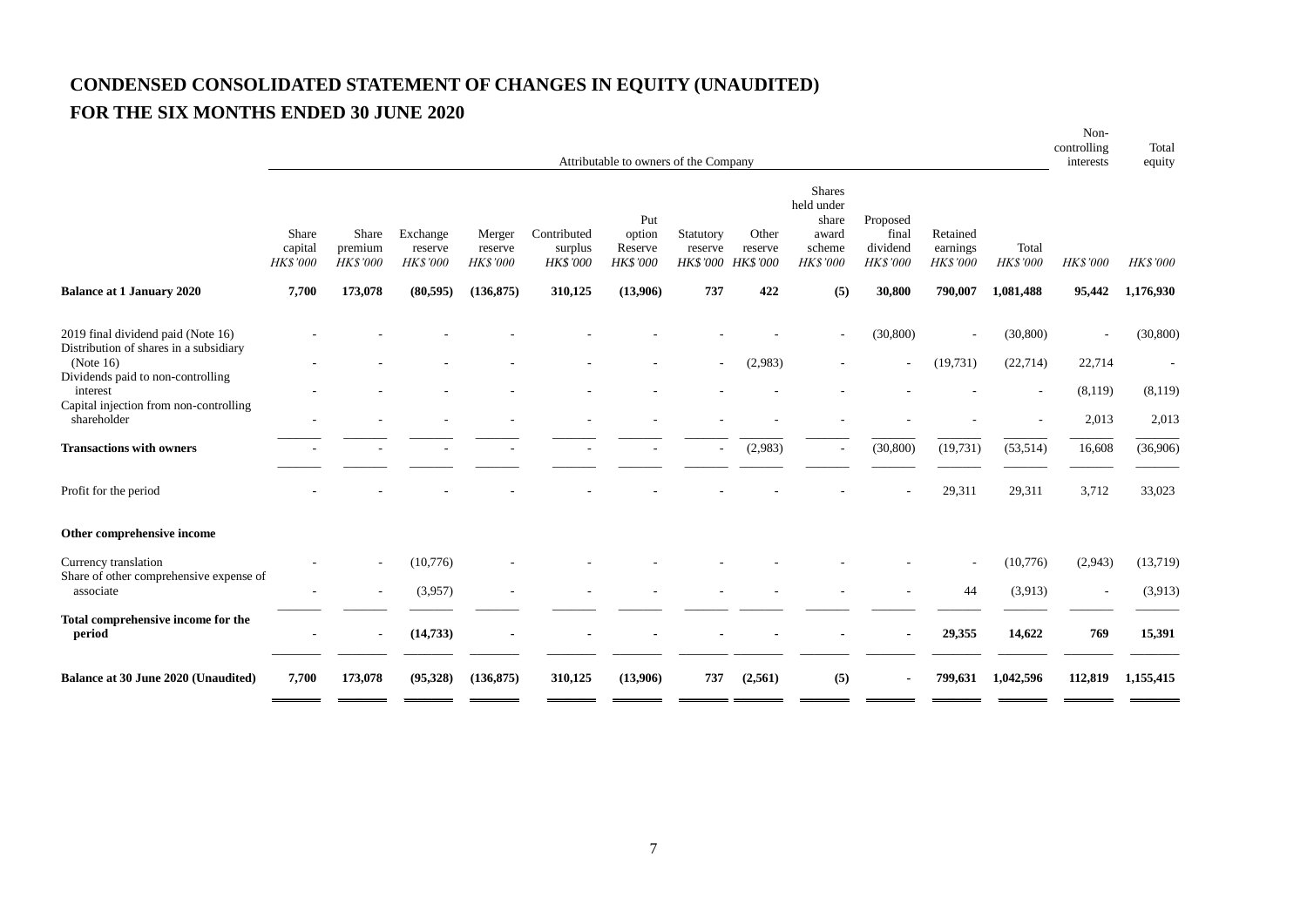# **CONDENSED CONSOLIDATED STATEMENT OF CHANGES IN EQUITY (UNAUDITED) FOR THE SIX MONTHS ENDED 30 JUNE 2020 (CONTINUED)**

|                                                                         | Attributable to owners of the Company |                                     |                                 |                               |                                    |                                             |                                         |                                     | Non-<br>controlling<br>interests                                           | Total<br>equity                                  |                                  |                   |           |                 |
|-------------------------------------------------------------------------|---------------------------------------|-------------------------------------|---------------------------------|-------------------------------|------------------------------------|---------------------------------------------|-----------------------------------------|-------------------------------------|----------------------------------------------------------------------------|--------------------------------------------------|----------------------------------|-------------------|-----------|-----------------|
|                                                                         | Share<br>capital<br><b>HKS'000</b>    | Share<br>premium<br><b>HK\$'000</b> | Exchange<br>reserve<br>HK\$'000 | Merger<br>reserve<br>HK\$'000 | Contributed<br>surplus<br>HK\$'000 | Put<br>option<br>Reserve<br><b>HK\$'000</b> | Statutory<br>reserve<br><b>HK\$'000</b> | Other<br>reserve<br><b>HK\$'000</b> | <b>Shares</b><br>held under<br>share<br>award<br>scheme<br><b>HK\$'000</b> | Proposed<br>final<br>dividend<br><b>HK\$'000</b> | Retained<br>earnings<br>HK\$'000 | Total<br>HK\$'000 | HK\$'000  | <b>HK\$'000</b> |
| <b>Balance at 1 January 2019</b>                                        | 7,700                                 | 173,078                             | (68, 542)                       | (136, 875)                    | 310,125                            | (13,906)                                    | 737                                     | 6,421                               | (5)                                                                        | 53,900                                           | 705,188                          | 1,037,821         | 117,378   | 1,155,199       |
| 2018 final dividend paid (Note 16)<br>Dividends paid to non-controlling |                                       |                                     |                                 |                               |                                    |                                             |                                         |                                     |                                                                            | (53,900)                                         | $\sim$                           | (53,900)          |           | (53,900)        |
| interest<br>Purchase of additional interest in                          |                                       |                                     |                                 |                               |                                    |                                             |                                         |                                     |                                                                            |                                                  |                                  |                   | (9,619)   | (9,619)         |
| subsidiary                                                              |                                       |                                     |                                 |                               |                                    |                                             |                                         | (5,995)                             |                                                                            |                                                  |                                  | (5,995)           | (16,205)  | (22,200)        |
| <b>Transactions with owners</b>                                         |                                       |                                     |                                 |                               |                                    |                                             |                                         | (5,995)                             |                                                                            | (53,900)                                         |                                  | (59, 895)         | (25, 824) | (85, 719)       |
| Profit for the period                                                   |                                       |                                     |                                 |                               |                                    |                                             |                                         |                                     |                                                                            |                                                  | 64,101                           | 64,101            | 9,188     | 73,289          |
| Other comprehensive income                                              |                                       |                                     |                                 |                               |                                    |                                             |                                         |                                     |                                                                            |                                                  |                                  |                   |           |                 |
| Currency translation<br>Share of other comprehensive expense of         |                                       |                                     | (7, 593)                        |                               |                                    |                                             |                                         |                                     |                                                                            |                                                  |                                  | (7, 593)          | (3,092)   | (10,685)        |
| associate                                                               |                                       |                                     | (206)                           |                               |                                    |                                             |                                         |                                     |                                                                            |                                                  | (42)                             | (248)             |           | (248)           |
| Total comprehensive income for the<br>period                            |                                       |                                     | (7, 799)                        |                               |                                    |                                             |                                         |                                     |                                                                            |                                                  | 64,059                           | 56,260            | 6,096     | 62,356          |
| <b>Balance at 30 June 2019 (Unaudited)</b>                              | 7,700                                 | 173,078                             | (76,341)                        | (136, 875)                    | 310,125                            | (13,906)                                    | 737                                     | 426                                 | (5)                                                                        |                                                  | 769,247                          | 1,034,186         | 97,650    | 1,131,836       |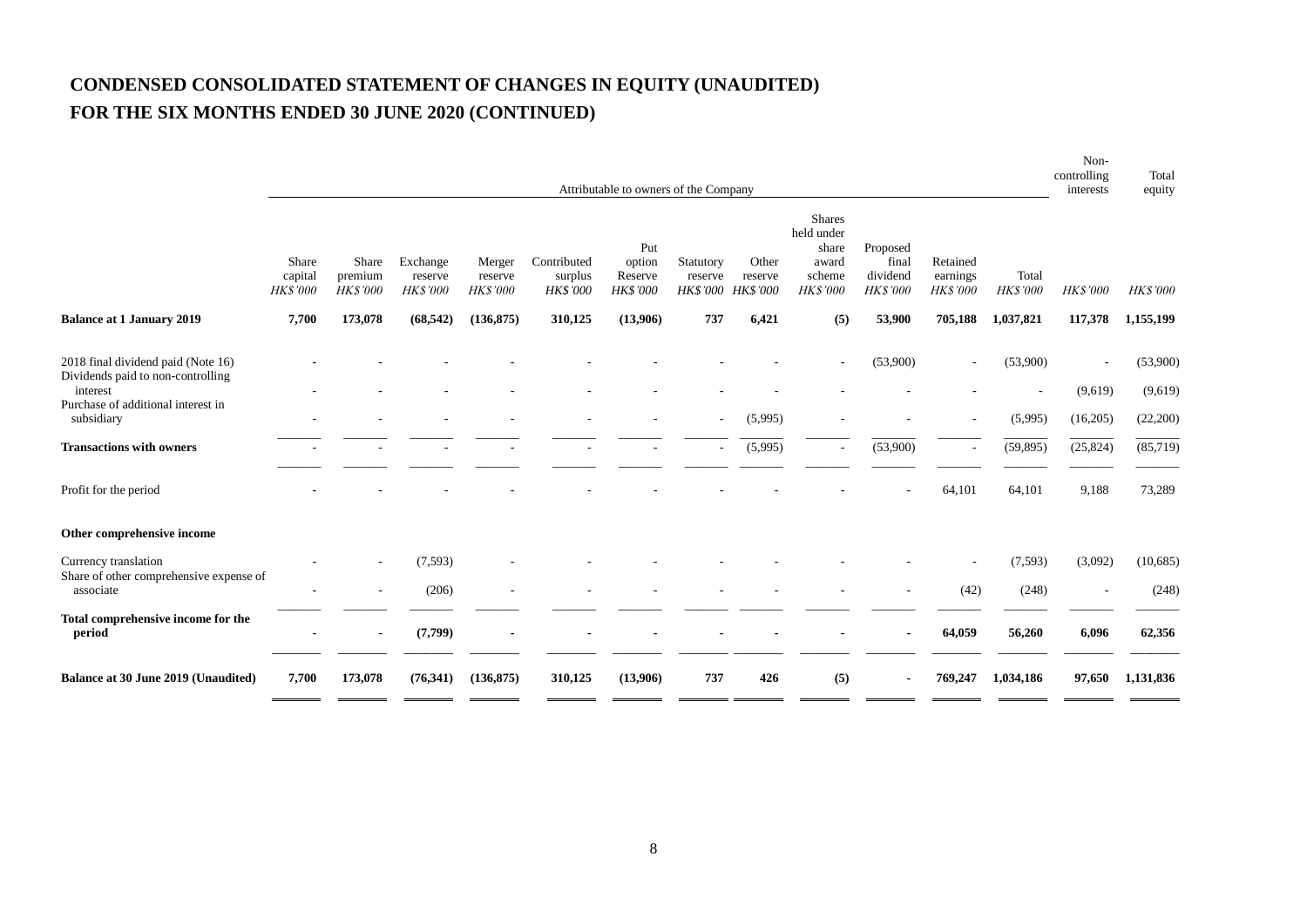## **NOTES TO THE CONDENSED CONSOLIDATED INTERIM FINANCIAL STATEMENTS**

#### **1. General information**

The Company was incorporated in Bermuda on 9 March 2011 under the Bermuda Companies Act as an exempted limited liability company. The Company and its subsidiaries (the "Group") are principally engaged in the provision of printing services. The address of the Company's registered office is Clarendon House, 2 Church Street, Hamilton, HM 11, Bermuda. The shares of the Company were listed on The Stock Exchange of Hong Kong Limited (the "Stock Exchange") on 25 July 2011.

#### **2. Basis of preparation**

The Group's unaudited condensed consolidated interim financial statements for the six months ended 30 June 2020 have been prepared in accordance with the applicable disclosure requirements of Appendix 16 of the Rules Governing the Listing of Securities on The Stock Exchange of Hong Kong Limited (the "Listing Rules") and with Hong Kong Accounting Standard 34 "Interim Financial Reporting" issued by the Hong Kong Institute of Certified Public Accountants (the "HKICPA"). The interim financial statements are unaudited but have been reviewed by the Company's audit committee.

The condensed consolidated interim financial statements have been prepared under the historical cost convention, except for certain financial instruments that are measured at fair values.

The accounting policies used in preparing the interim financial statements are consistent with those used in the annual financial statements for the year ended 31 December 2019 except for the adoption of the new and revised Hong Kong Financial Reporting Standards ("HKFRSs") which collective term includes all applicable individual Hong Kong Financial Reporting Standards, Hong Kong Accounting Standards ("HKAS") and Interpretations which are relevant to the operations of the Group and mandatory for annual periods beginning 1 January 2020.

The adoption of these new and revised HKFRSs had no material impact on the unaudited condensed consolidated financial statements of the Group for the current and prior accounting period.

The Group has not early adopted the new HKFRSs that have been issued but are not yet effective. The directors of the Company are currently assessing the impact of these new HKFRSs but are not yet in a position to state whether they would have material financial impact on the Group's results of operations and financial position.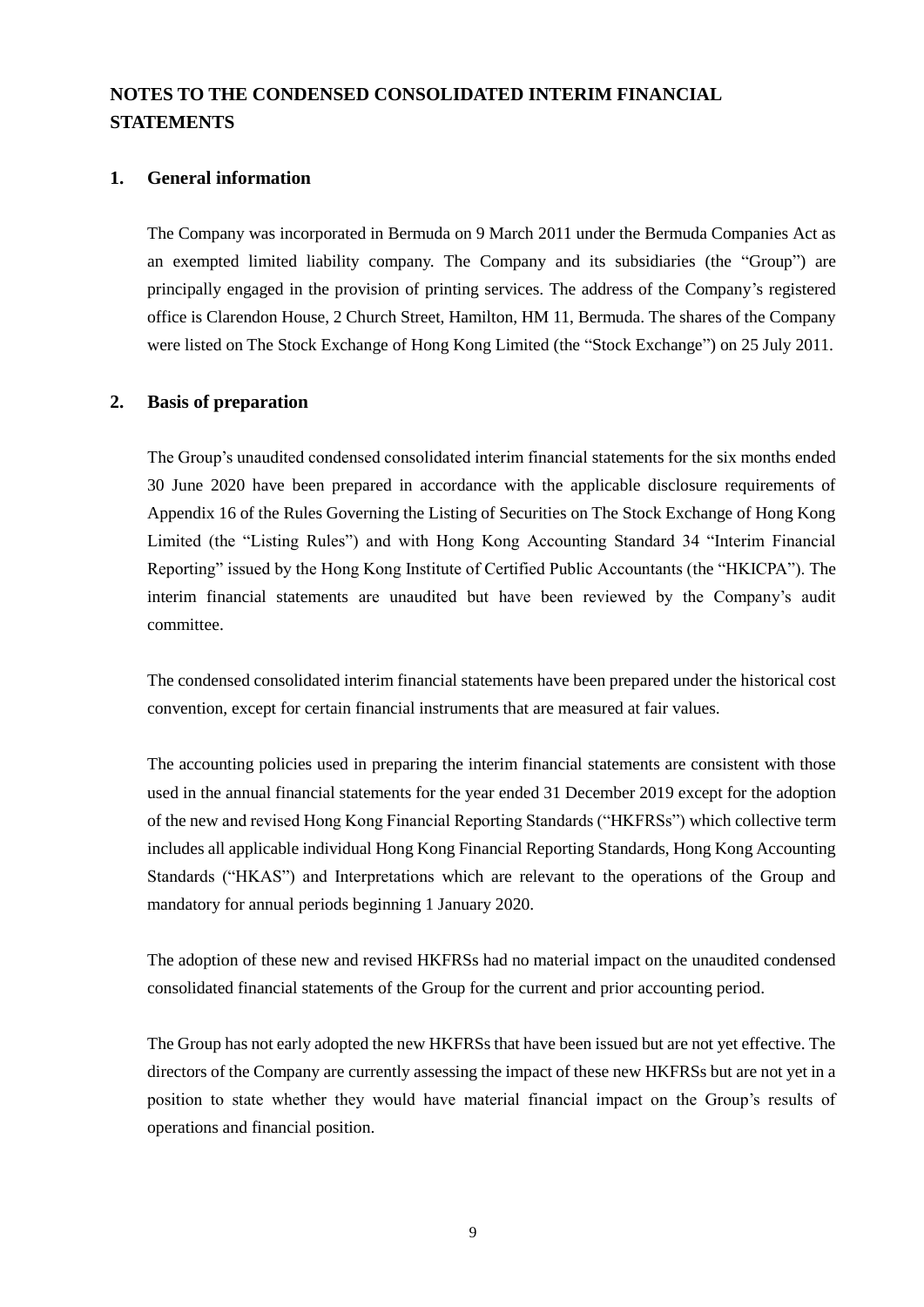### **3. Segment information**

The executive directors have identified that the Group has only one reportable segment, which is the provision of printing services. The analysis of the Group's revenue by geographical location is as follows:

Revenue – based on the country in which the customer is located, are analysed as follows:

|                          | Six months ended 30 June |                 |  |
|--------------------------|--------------------------|-----------------|--|
|                          | 2020                     | 2019            |  |
|                          | (Unaudited)              | (Unaudited)     |  |
|                          | <b>HK\$'000</b>          | <b>HK\$'000</b> |  |
| United States of America | 233,858                  | 304,901         |  |
| Australia                | 227,362                  | 274,308         |  |
| <b>United Kingdom</b>    | 83,594                   | 138,057         |  |
| Spain                    | 38,053                   | 48,700          |  |
| Mexico                   | 18,482                   | 25,295          |  |
| Germany                  | 10,989                   | 15,784          |  |
| New Zealand              | 4,310                    | 7,712           |  |
| Singapore                | 2,967                    | 7,175           |  |
| Canada                   | 3,110                    | 5,082           |  |
| Chile                    | 3,111                    | 1,163           |  |
| Hong Kong (domicile)     | 156                      | 376             |  |
| Others                   | 12,828                   | 12,881          |  |
|                          | 638,820                  | 841,434         |  |
|                          |                          |                 |  |

The totals presented for the Group's operating segments reconcile to the Group's key financial figures as presented in the condensed consolidated interim financial statements as follows:

|                              |                 | Six months ended 30 June |  |
|------------------------------|-----------------|--------------------------|--|
|                              | 2020            | 2019                     |  |
|                              | (Unaudited)     | (Unaudited)              |  |
|                              | <b>HK\$'000</b> | HK\$'000                 |  |
| Reportable segment profit    | 59,865          | 102,611                  |  |
| Finance costs                | (7,366)         | (7,830)                  |  |
| Share of result of associate | (8,715)         | (4, 553)                 |  |
| Profit before income tax     | 43,784          | 90,228                   |  |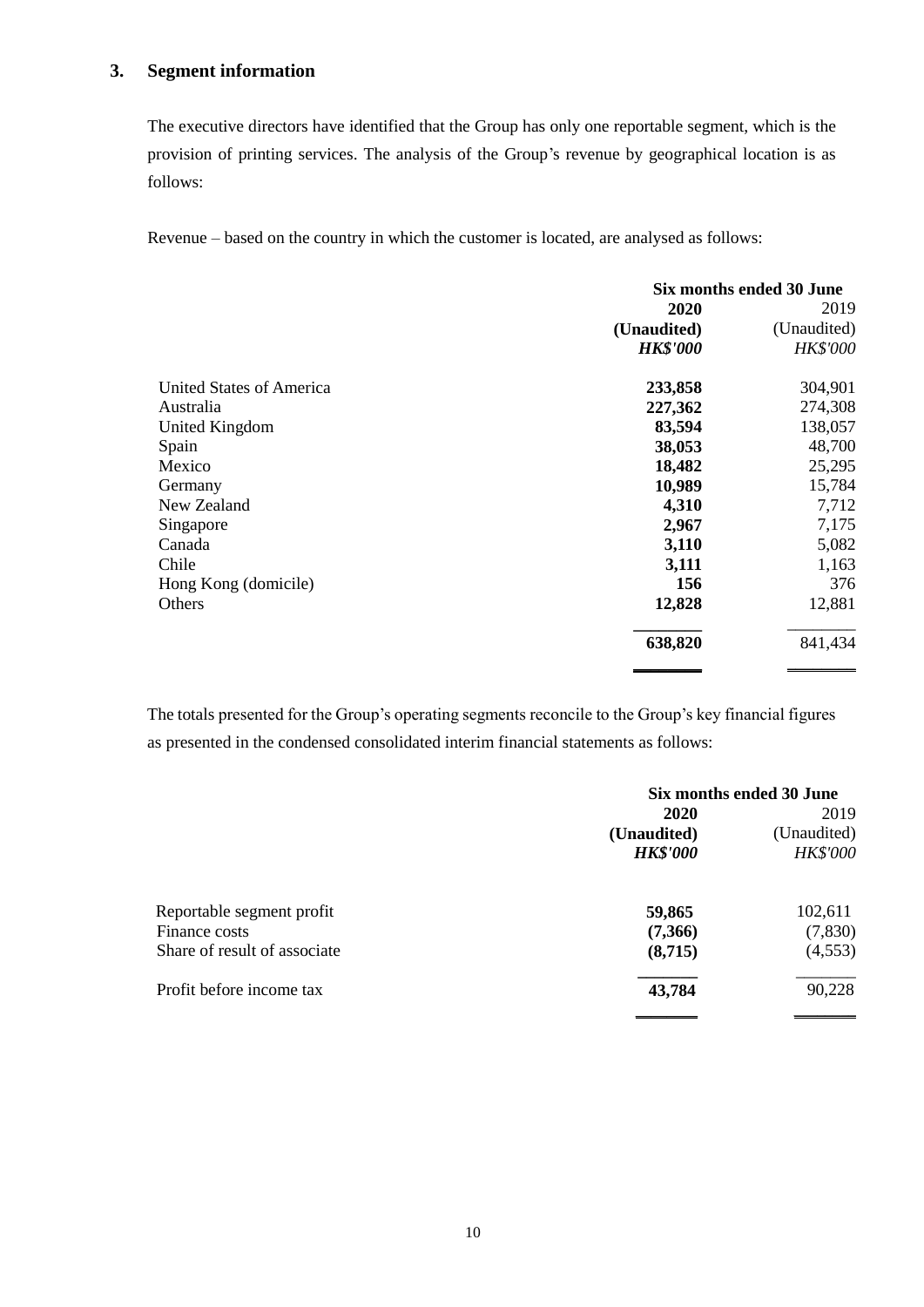## **4. Finance costs**

|                                                                   | Six months ended 30 June |             |  |
|-------------------------------------------------------------------|--------------------------|-------------|--|
|                                                                   | 2020                     | 2019        |  |
|                                                                   | (Unaudited)              | (Unaudited) |  |
|                                                                   | <b>HK\$'000</b>          | HK\$'000    |  |
| Interest charges on bank borrowings, which contain a              |                          |             |  |
| repayment on demand clause, wholly repayable<br>within five years | 4,991                    | 5,682       |  |
| Interest on put option liability                                  | 195                      | 195         |  |
| Interest on lease liabilities                                     | 2,180                    | 1,953       |  |
|                                                                   | 7,366                    | 7,830       |  |
|                                                                   |                          |             |  |

## **5. Profit before income tax**

Profit before income tax has been arrived at after charging/(crediting):

|                                                     | Six months ended 30 June |                 |  |
|-----------------------------------------------------|--------------------------|-----------------|--|
|                                                     | 2020                     | 2019            |  |
|                                                     | (Unaudited)              | (Unaudited)     |  |
|                                                     | <b>HK\$'000</b>          | <b>HK\$'000</b> |  |
| Depreciation of property, plant and equipment       | 20,259                   | 16,785          |  |
| Amortisation of right-of-use assets                 | 14,286                   | 11,446          |  |
| Amortisation of intangible asset                    | 809                      | 1,617           |  |
| Employee benefit expenses                           | 135,725                  | 157,779         |  |
| Gain on financial liabilities at fair value through |                          |                 |  |
| profit or loss                                      | (389)                    | (690)           |  |
| Net foreign exchange gain                           | (2,805)                  | (1,952)         |  |
| Gain on disposals of property, plant and equipment  | (79)                     | (1, 357)        |  |
| Interest income                                     | (2,222)                  | (4,371)         |  |
|                                                     |                          |                 |  |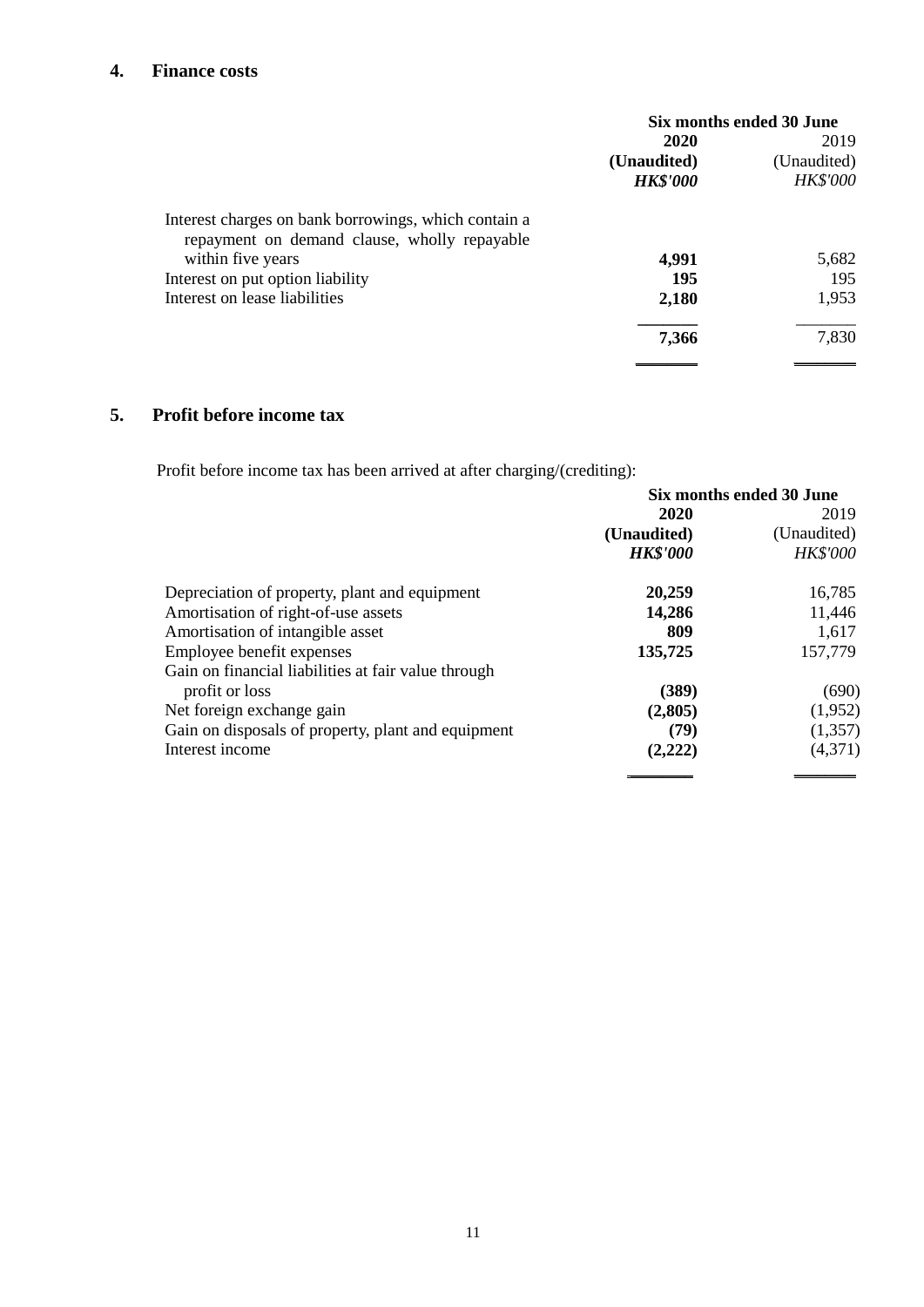#### **6. Income tax expense**

The amount of income tax expense charged/(credited) to the condensed consolidated statement of profit or loss and other comprehensive income represents:

|                                  | Six months ended 30 June |                 |
|----------------------------------|--------------------------|-----------------|
|                                  | 2020                     | 2019            |
|                                  | (Unaudited)              | (Unaudited)     |
|                                  | <b>HK\$'000</b>          | <b>HK\$'000</b> |
| The charge comprises:            |                          |                 |
| Hong Kong profits tax            |                          |                 |
| Current year                     | 7,599                    | 12,157          |
| Overseas tax                     |                          |                 |
| Current year                     | 2,064                    | 5,251           |
| Overprovision in prior year      | (308)                    |                 |
| Deferred taxation – current year | 1,406                    | (469)           |
|                                  | 10,761                   | 16,939          |
|                                  |                          |                 |

Hong Kong profits tax has been provided at the rate of 16.5% (2019: 16.5%) on the estimated assessable profits for the period. Taxation on overseas profits has been calculated on the estimated assessable profit for the period at the rates of taxation prevailing in the countries in which the Group operates.

### **7. Earnings per share**

The calculation of the basic earnings per share is based on the following data:

|                                                       | Six months ended 30 June |                         |
|-------------------------------------------------------|--------------------------|-------------------------|
|                                                       | 2020                     | 2019                    |
|                                                       | (Unaudited)              | (Unaudited)             |
|                                                       | <b>HK\$'000</b>          | <b>HK\$'000</b>         |
| Earnings for the purposes of basic earnings per share |                          |                         |
| for the period                                        | 29,311                   | 64,101                  |
|                                                       |                          |                         |
|                                                       |                          | Number of shares ('000) |
|                                                       | 2020                     | 2019                    |
| Weighted average number of ordinary shares for the    |                          |                         |
| purpose of basic earnings per share ( <i>Note</i> )   | 769,997                  | 769,997                 |
|                                                       |                          |                         |

*Note: Weighted average number of ordinary shares for the purpose of basic earnings per share represents shares in issue less shares held for share award scheme that have not been vested unconditionally in the employees during the period.*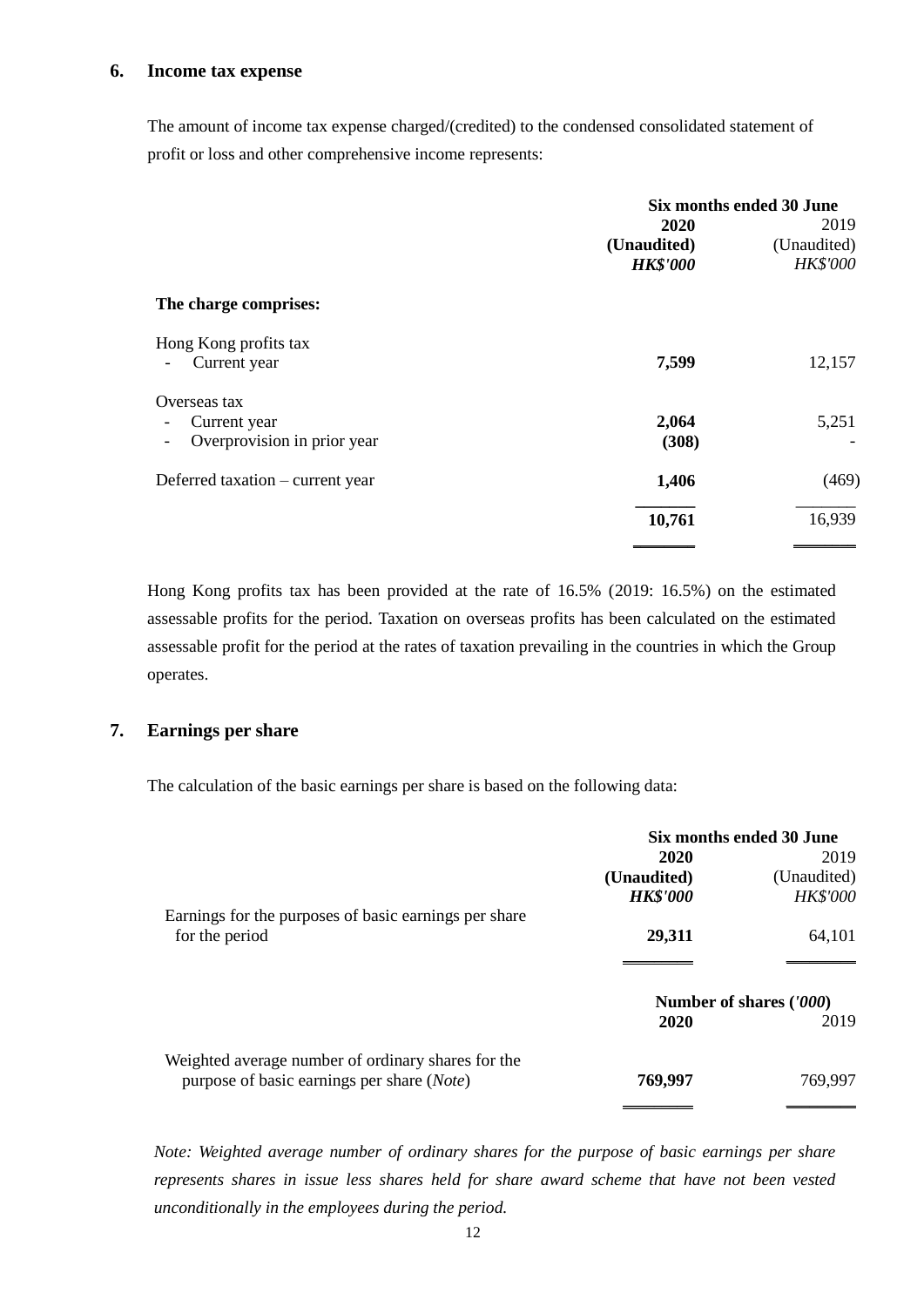## **8. Property, plant and equipment**

|                              |                  |                 |                 |                 | Computer      |                          |                   |                   |
|------------------------------|------------------|-----------------|-----------------|-----------------|---------------|--------------------------|-------------------|-------------------|
|                              |                  | Furniture       |                 | Leasehold       | equipment     |                          |                   |                   |
|                              | Land and         | and             | Office          | improve-        | and           | Motor                    |                   |                   |
|                              | buildings        | fixtures        | equipment       | ments           | systems       | vehicles                 | Machinery         | Total             |
|                              | HK\$'000         | <b>HK\$'000</b> | HK\$'000        | HK\$'000        | HK\$'000      | HK\$'000                 | HK\$'000          | HK\$'000          |
| At 1 January 2020            |                  |                 |                 |                 |               |                          |                   |                   |
| Cost                         | 10,730           | 4,980           | 9,323           | 64,807          | 14,191        | 5,346                    | 401,187           | 510,564           |
| Accumulated                  |                  |                 |                 |                 |               |                          |                   |                   |
| depreciation                 | (5, 534)         | (4, 884)        | (6,190)         | (55,246)        | (13, 159)     | (2,786)                  | (224, 174)        | (311, 973)        |
| Net book amount              | 5,196            | 96              | 3,133           | 9,561           | 1,032         | 2,560                    | 177,013           | 198,591           |
|                              | ======           | ======          | ======          | ======          | ======        | ======                   | ======            | 222222            |
| Period ended 30 June<br>2020 |                  |                 |                 |                 |               |                          |                   |                   |
| Opening net book             |                  |                 |                 |                 |               |                          |                   |                   |
| amount                       | 5,196            | 96              | 3,133           | 9,561           | 1,032         | 2,560                    | 177,013           | 198,591           |
| Acquisition of               |                  |                 |                 |                 |               |                          |                   |                   |
| subsidiary (note 17)         | 15,468           | 600             |                 |                 | 12            | $\overline{\phantom{a}}$ | 10,412            | 26,492            |
| Exchange differences         | (266)            | (9)             | (72)            | (75)            | (27)          | (35)                     | (3,053)           | (3,537)           |
| Additions                    |                  | 17              | 106             |                 | 202           | 290                      | 4,499             | 5,114             |
| Disposals                    |                  |                 |                 |                 |               |                          |                   |                   |
| Depreciation                 | (525)            | (67)            | (341)           | (1, 534)        | (366)         | (386)                    | (17,040)          | (20, 259)         |
| Closing net book             |                  |                 |                 |                 |               |                          |                   |                   |
| amount                       | 19,873<br>====== | 637<br>======   | 2,826<br>====== | 7,952<br>====== | 853<br>====== | 2,429<br>======          | 171,831<br>====== | 206,401<br>====== |
|                              |                  |                 |                 |                 |               |                          |                   |                   |
| At 30 June 2020              |                  |                 |                 |                 |               |                          |                   |                   |
| Cost                         | 25,705           | 5,583           | 9,234           | 64,452          | 13,885        | 5,073                    | 406,160           | 530,092           |
| Accumulated                  |                  |                 |                 |                 |               |                          |                   |                   |
| depreciation                 | (5,832)          | (4,946)         | (6,408)         | (56,500)        | (13,032)      | (2,644)                  | (234, 329)        | (323, 691)        |
| Net book amount              | 19,873           | 637             | 2,826           | 7,952           | 853           | 2,429                    | 171,831           | 206,401           |
|                              | ======           | ======          | ======          | ======          | ======        | ======                   | ======            | ======            |

Land and buildings as at 30 June 2020 included freehold land and buildings of approximately HK\$4,668,000 (31 December 2019: HK\$5,196,000) situated in Australia and right-of-use assets arising from leasehold land and buildings which is held for own use located in Malaysia, of approximately HK\$15,205,000 (31 December 2019: Nil).

## **9. Right-of-use assets**

|                     | <b>Leased</b><br>properties<br><b>HK\$'000</b> | <b>Plant and</b><br>equipment<br><b>HK\$'000</b> | <b>Total</b><br><b>HK\$'000</b> |
|---------------------|------------------------------------------------|--------------------------------------------------|---------------------------------|
| At 1 January 2020   | 83,255                                         | 2,721                                            | 85,976                          |
| At 30 June 2020     | 81,046                                         | 2,229                                            | 83,275                          |
| Amortisation charge | 13,655                                         | 631                                              | 14,286                          |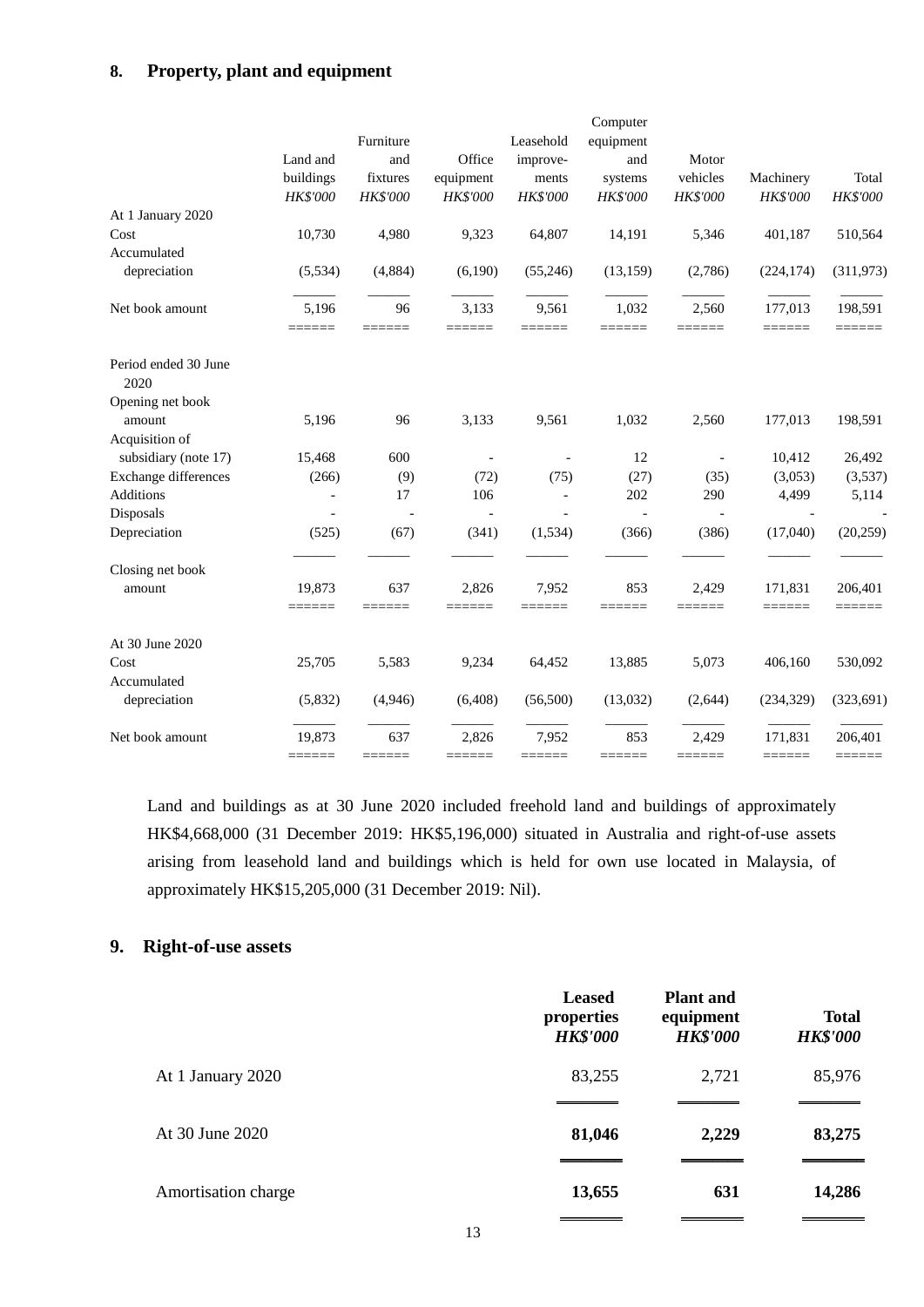### **10. Interest in associate**

|                                         | At 30 June<br><b>2020</b><br>(Unaudited)<br><b>HK\$'000</b> | At 31 December<br>2019<br>(Audited)<br>HK\$'000 |
|-----------------------------------------|-------------------------------------------------------------|-------------------------------------------------|
| Share of net assets other than goodwill | 37,155                                                      | 7,310                                           |
| Goodwill                                | 70,947                                                      | 59,905                                          |
|                                         | 108,102                                                     | 67,215                                          |

In February 2020, the Group subscribed for an additional 7,720,154 shares in The Quarto Group, Inc. ("Quarto") through an open offer and underwriting of shares in Quarto. Total payment made by the Group was approximately HK\$53,285,000. As a result of the subscription of shares, the Group's equity interest in Quarto increased from 25.4% to 31.6%.

#### **11. Trade and other receivables and deposits**

The Group generally allows a credit period from 30 to 180 days to its trade customers. Ageing analysis of trade receivables as at 30 June 2020, based on sales invoice date, is as follows:

|                                | At 30 June      | At 31 December  |
|--------------------------------|-----------------|-----------------|
|                                | 2020            | 2019            |
|                                | (Unaudited)     | (Audited)       |
|                                | <b>HK\$'000</b> | <b>HK\$'000</b> |
| $0 - 30$ days                  | 133,718         | 106,468         |
| $31 - 60$ days                 | 104,712         | 84,465          |
| $61 - 90$ days                 | 92,358          | 65,132          |
| 91 - 120 days                  | 49,820          | 55,908          |
| 121 - 150 days                 | 7,467           | 38,906          |
| Over 150 days                  | 78,153          | 77,411          |
| Total trade receivables        | 466,228         | 428,290         |
| Less: Provision for impairment | (12, 133)       | (6,981)         |
| Net trade receivables          | 454,095         | 421,309         |
| Other receivables and deposits | 47,359          | 46,725          |
|                                | 501,454         | 468,034         |
|                                |                 |                 |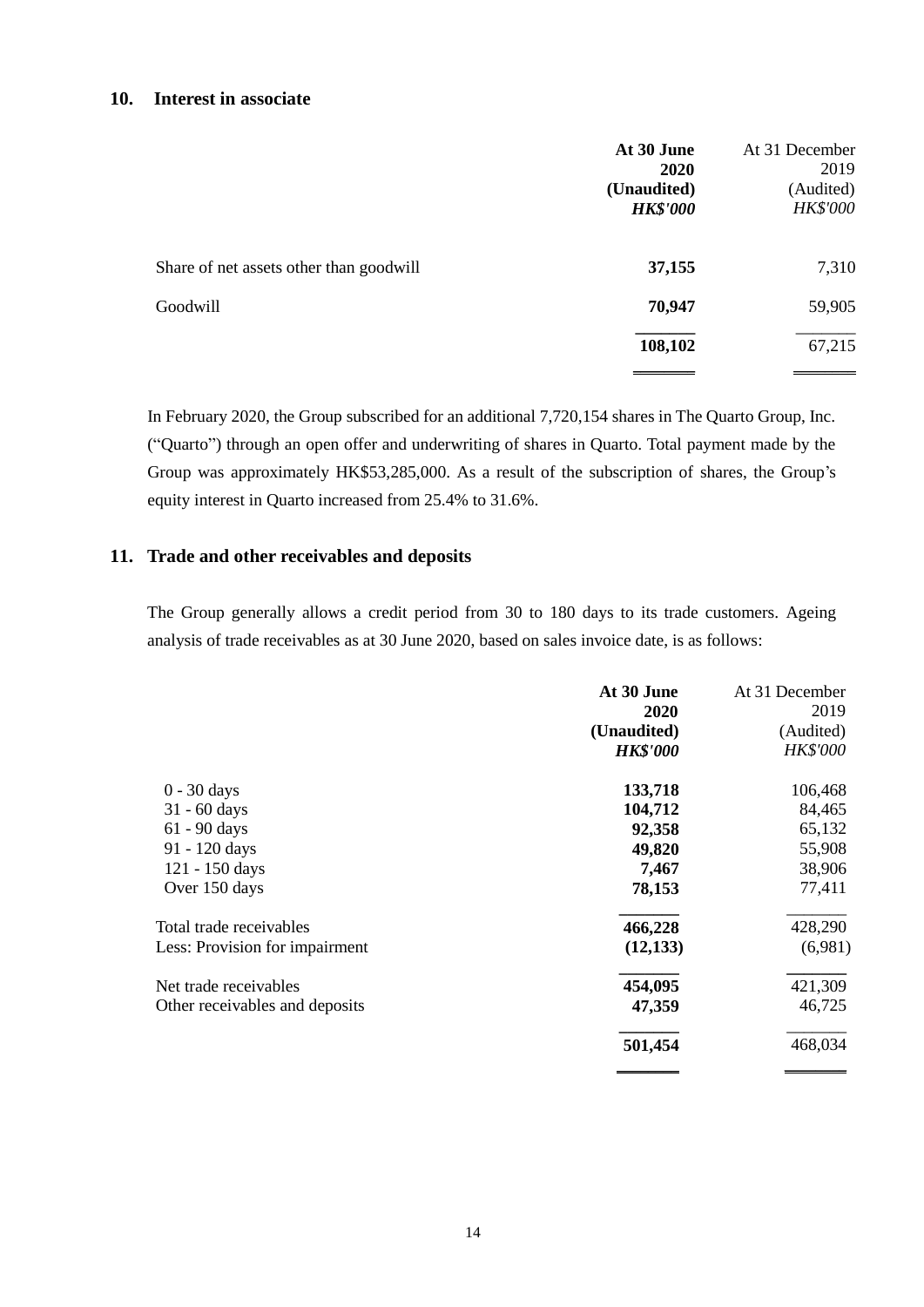### **12. Trade and other payables**

As at 30 June 2020, the ageing analysis of trade payables based on invoice date is as follows:

|                             | At 30 June<br>2020 | At 31 December<br>2019 |
|-----------------------------|--------------------|------------------------|
|                             | (Unaudited)        | (Audited)              |
|                             | <b>HK\$'000</b>    | <b>HK\$'000</b>        |
| $0 - 30$ days               | 49,897             | 54,006                 |
| $31 - 60$ days              | 22,346             | 21,083                 |
| 61 - 90 days                | 8,767              | 12,782                 |
| 91 - 120 days               | 450                | 602                    |
| Over 120 days               | 210                | 215                    |
| Total trade payables        | 81,670             | 88,688                 |
| Other payables and accruals | 113,339            | 108,933                |
|                             | 195,009            | 197,621                |
|                             |                    |                        |

#### **13. Bank borrowings**

|                                                                                                   | At 30 June      | At 31 December  |
|---------------------------------------------------------------------------------------------------|-----------------|-----------------|
|                                                                                                   | 2020            | 2019            |
|                                                                                                   | (Unaudited)     | (Audited)       |
|                                                                                                   | <b>HK\$'000</b> | <b>HK\$'000</b> |
| Bank loans due for repayment within one year<br>Bank loans due for repayment after one year which | 128,500         | 106,850         |
| contain a repayment on demand clause                                                              | 102,825         | 107,925         |
| Total bank borrowings                                                                             | 231,325         | 214,775         |
|                                                                                                   |                 |                 |

All bank borrowings as at 30 June 2020 are secured by the corporate guarantees from the Company.

## **14. Share capital**

|                                                           | No. of shares | Amount          |
|-----------------------------------------------------------|---------------|-----------------|
|                                                           | ('000)        | <b>HK\$'000</b> |
| Authorised: Ordinary shares of HK\$0.01 each              | 1,500,000     | 15,000          |
| Issued and fully paid: At 1 January 2020 and 30 June 2020 | 770,000       | 7,700           |
|                                                           |               |                 |

## **15. Capital commitments**

As at 30 June 2020, the Group had capital commitment contracted but not provided for in respect of the acquisition of property, plant and equipment of approximately HK\$10,911,000 (31 December 2019: HK\$519,000).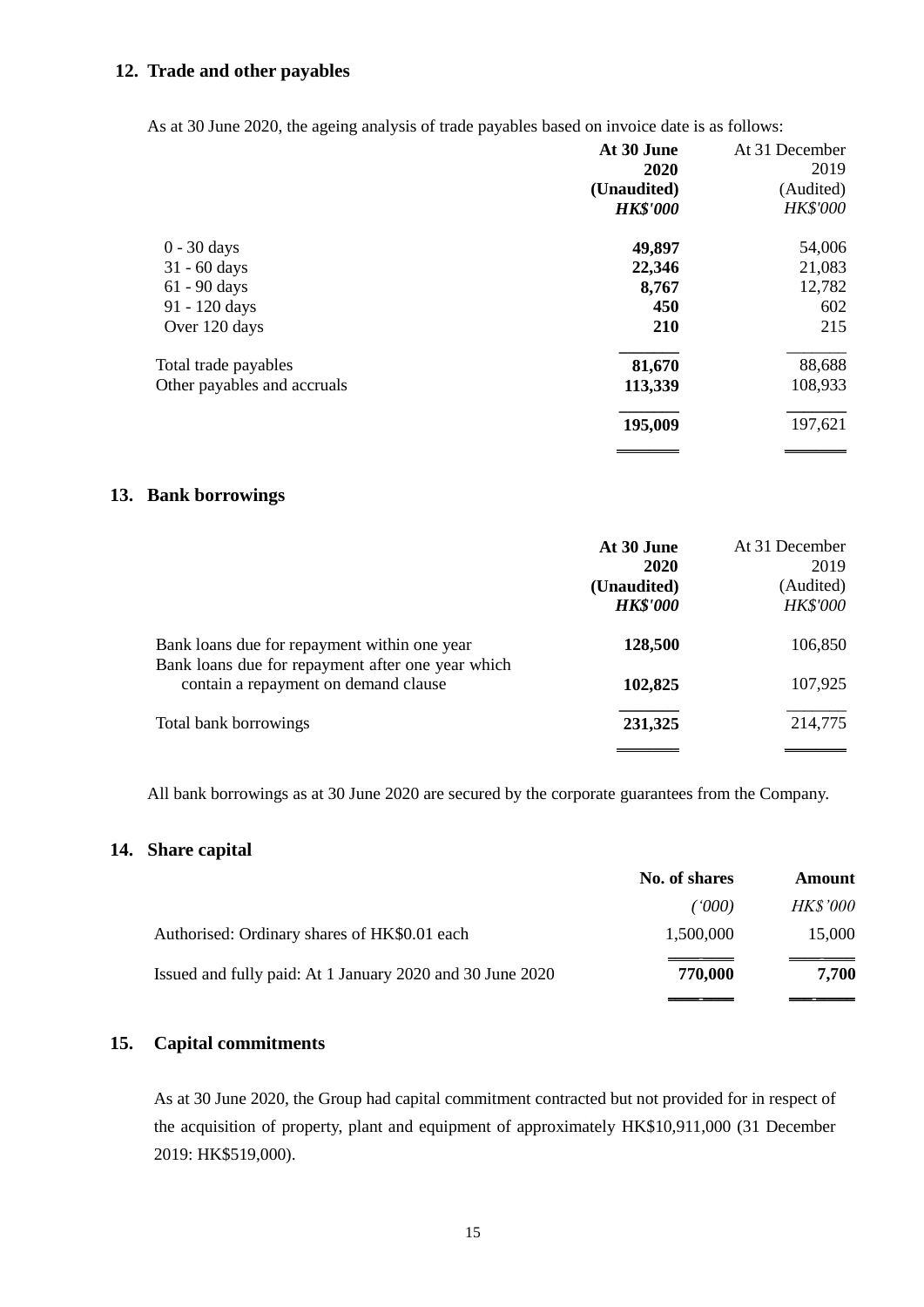### **16. Dividends and distribution**

(a) Dividends and distribution attributable to the previous financial year, approved and paid during the interim period

|                                                                                                                 | Six months ended 30 June |                 |  |
|-----------------------------------------------------------------------------------------------------------------|--------------------------|-----------------|--|
|                                                                                                                 | 2020                     | 2019            |  |
|                                                                                                                 | (Unaudited)              | (Unaudited)     |  |
|                                                                                                                 | <b>HK\$'000</b>          | <b>HK\$'000</b> |  |
| Final dividend in respect of the year ended 31 December<br>2019, approved and paid during the interim period of |                          |                 |  |
| HK\$0.04 (2019:HK\$0.07) per share                                                                              | 30,800                   | 53,900          |  |
| Distribution of shares in a subsidiary ( <i>Note</i> )                                                          | 19,731                   |                 |  |
|                                                                                                                 | 50,531                   | 53,900          |  |
|                                                                                                                 |                          |                 |  |

#### *Note:*

On 13 March 2020, the directors proposed to distribute Left Field Printing Group Limited shares in specie to shareholders on the basis of 1 share in Left Field Printing Group Limited ("Left Field") for every 16 shares of the Company held by a shareholder ("Distribution"). The Distribution was completed on 3 June 2020 with a total of 48,124,780 shares of Left Field distributed. As a result of the Distribution, the Group's equity interest in Left Field decreased from 68.0% to 58.5%.

The Distribution was accounted as follows:

| Distribution of 48,124,780 shares of Left Field<br>Net assets in Left Field attributed to the Distribution | <i>HK\$'000</i><br>19.731<br>(22.714) |
|------------------------------------------------------------------------------------------------------------|---------------------------------------|
| Loss from the Distribution debited to other reserve                                                        | (2.983)                               |

(b) Dividends attributable to the interim period

|                                  | Six months ended 30 June       |                                |
|----------------------------------|--------------------------------|--------------------------------|
|                                  | 2020                           | 2019                           |
|                                  | (Unaudited)<br><b>HK\$'000</b> | (Unaudited)<br><b>HK\$'000</b> |
| Interim dividends declared – Nil |                                |                                |
| $(2019:HK$0.030)$ per share      | ٠                              | 23,100                         |
|                                  |                                |                                |

The Board has not declared the payment of an interim dividend for the six months ended 30 June 2020 (2019: HK\$0.03 per share).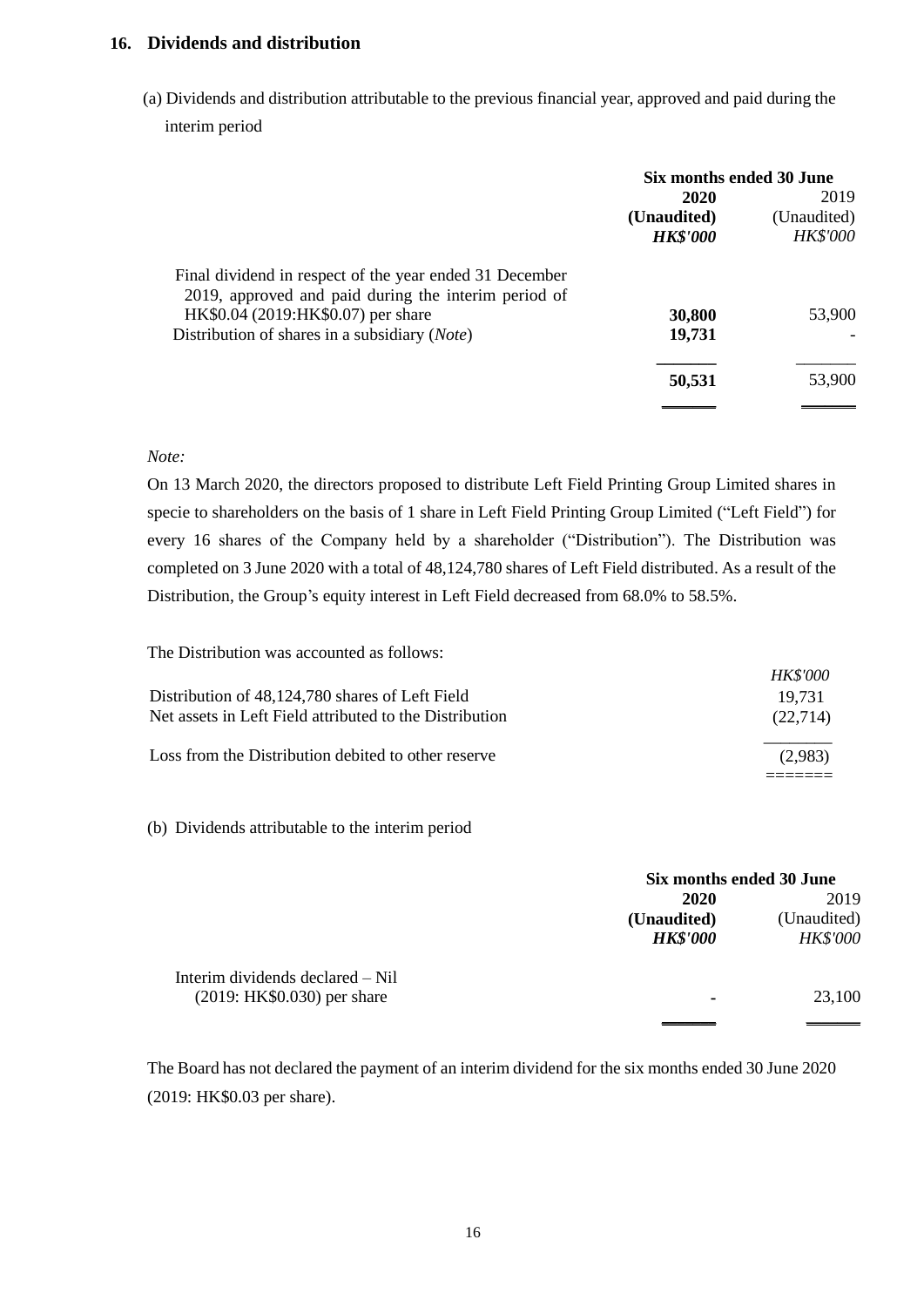## **17. Acquisition of subsidiary**

On 11 February 2020, Anson Worldwide Limited, a 93% indirectly-owned subsidiary of the Company entered into a sale and purchase agreement with an independent third party to acquire entire equity interest in Papercraft Sdn. Bhd. ("Papercraft"), a company incorporated in Malaysia with the consideration of HK\$42.8 million. Papercraft is engaged in the manufacturing of paper based stationery products and books printing in Malaysia. The acquisition was completed on 25 February 2020. An amount of HK\$25,588,000 was paid during the six months ended 30 June 2020 whilst the remaining considerations will be paid by installments in accordance to the terms of sale and purchase agreement by 25 February 2022.

The provisional fair value of identifiable assets and liabilities of Papercraft as at the date of acquisition were:

|                                                            | Unaudited<br><b>HK\$'000</b> | Unaudited<br><b>HK\$'000</b> |
|------------------------------------------------------------|------------------------------|------------------------------|
| Property, plant and equipment                              | 26,492                       |                              |
| Trade and other receivables                                | 312                          |                              |
| Cash and bank balances                                     | 6                            |                              |
| Trade and other payables                                   | (53)                         |                              |
| Deferred tax liabilities                                   | (2,992)                      |                              |
| Total identifiable assets acquired and liabilities assumed |                              | 23,765                       |
| Consideration                                              |                              |                              |
| Cash paid                                                  | 25,588                       |                              |
| Other payables - current                                   | 14,232                       |                              |
| Other payables $-$ non-current                             | 3,019                        |                              |
|                                                            |                              | 42,839                       |
| Goodwill                                                   |                              | 19,074                       |
|                                                            |                              |                              |
|                                                            |                              | Unaudited                    |
|                                                            |                              | <b>HK\$'000</b>              |
| Purchase consideration settled in cash                     |                              | 25,588                       |
| Cash and cash equivalents acquired                         |                              | (6)                          |
| Cash outflow on acquisition of subsidiary                  |                              | 25,582                       |

The fair value of trade and other receivables acquired as of the acquisition date amounted to HK\$312,000. None of these receivables have been impaired and it is expected that the full contractual amounts can be collected.

Goodwill of HK\$19,074,000, which is not deductible for tax purposes, mainly represented the value of expected synergies arising from the combination of the acquired business with the existing operations of the Group.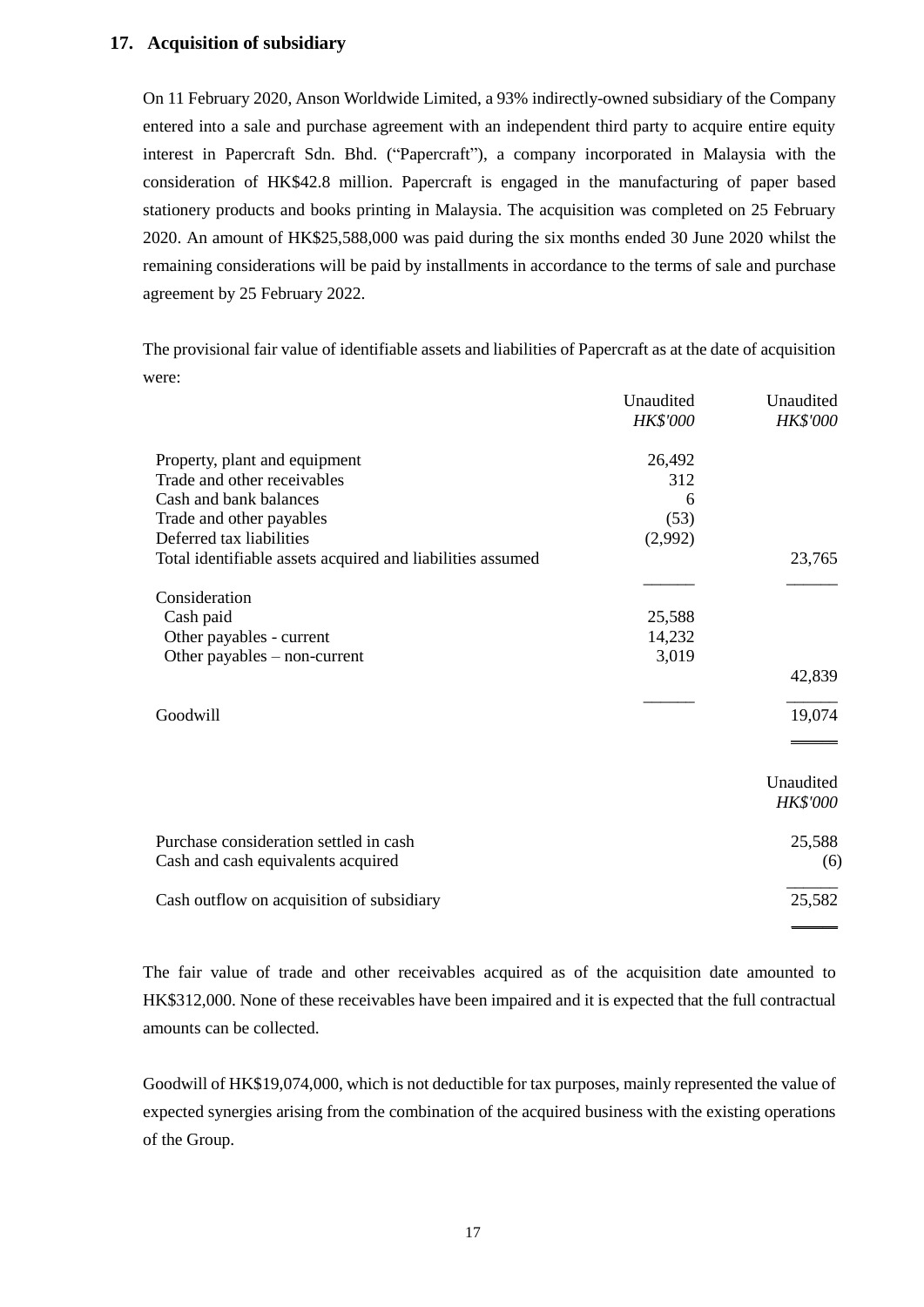## **17. Acquisition of subsidiary (Continued)**

Since the acquisition date, Papercraft has contributed HK\$307,000 to revenue and a loss of HK\$3,210,000 to the Group. If the acquisition had occurred on 1 January 2020, the Group's revenue and net profit would have been HK\$640,145,000 and HK\$27,403,000 respectively. This pro forma information is for illustrative purposes only and is not necessarily an indication of revenue and results of operations of the group that actually would have been achieved had the acquisition been completed on 1 January 2020, nor is it intended to be a projection of future performance.

The acquisition-related costs of HK\$219,000 have been expensed and are included in administrative expenses.

Reconciliation of the carrying amount of goodwill is presented below:

|                                   | Goodwill        |
|-----------------------------------|-----------------|
|                                   | <b>HK\$'000</b> |
| Carrying amount at 1 January 2020 | 174,372         |
| Exchange differences              | (2,833)         |
| Acquisition of a subsidiary       | 19,074          |
| Carrying amount at 30 June 2020   | 190,613         |
|                                   |                 |

### **18. Related party transactions**

*(a) During the period, the Group entered into the following transactions with related parties:*

|                                  | Six months ended 30 June |                 |  |
|----------------------------------|--------------------------|-----------------|--|
|                                  | 2020                     |                 |  |
|                                  | (Unaudited)              | (Unaudited)     |  |
|                                  | <b>HK\$'000</b>          | <b>HK\$'000</b> |  |
| Trade receivables from associate | 89,821                   | 74,952          |  |
|                                  |                          |                 |  |
| Printing income from associate   | 39,988                   | 36,864          |  |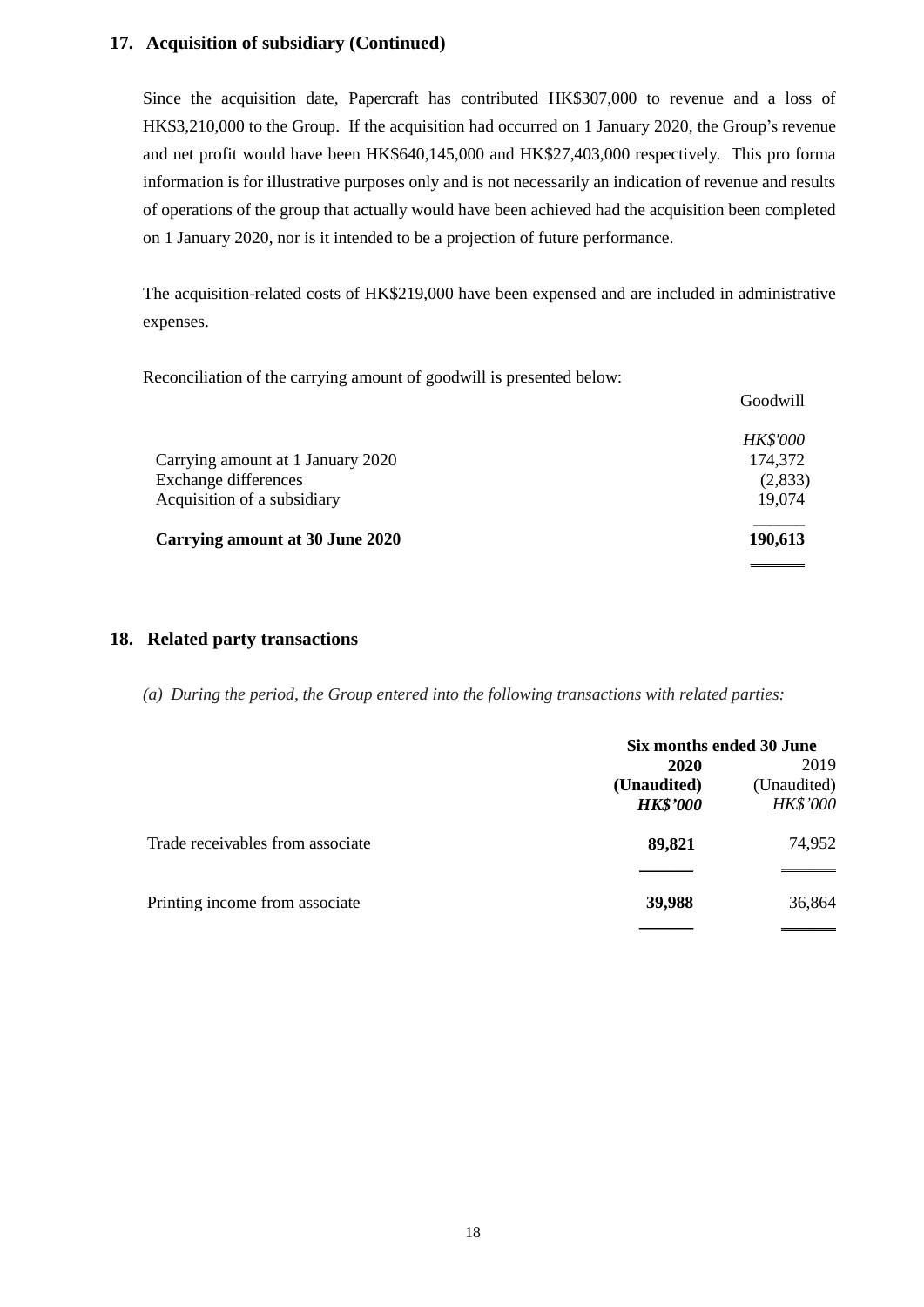# **18. Related party transactions (Continued)**

#### *(b) Compensation of key management personnel*

The directors of the Company were considered to be key management personnel of the Group. The remuneration of key management personnel is determined by the remuneration committee having regard to the performance of individuals and market trends.

|                         | Six months ended 30 June |             |  |
|-------------------------|--------------------------|-------------|--|
|                         | 2020                     |             |  |
|                         | (Unaudited)              | (Unaudited) |  |
|                         | <b>HK\$'000</b>          | HK\$'000    |  |
| Short-term remuneration | 3,013                    | 3,269       |  |
| Post-employment benefit | 88                       | 80          |  |
|                         | 3,101                    | 3,349       |  |
|                         |                          |             |  |

### **19. Contingent liabilities**

As at 30 June 2020, the Group had no significant contingent liabilities (31 December 2019: Nil).

#### **20. Fair value measurement**

*(i) Recurring fair value measurements*

|                                                                      | <b>At 30 June 2020</b><br>(unaudited) |                 | At 31 December 2019<br>(audited) |                 |
|----------------------------------------------------------------------|---------------------------------------|-----------------|----------------------------------|-----------------|
|                                                                      | <b>Level 1</b>                        | <b>Level 2</b>  | Level 1                          | Level 2         |
|                                                                      | <b>HK\$'000</b>                       | <b>HK\$'000</b> | <b>HK\$'000</b>                  | <b>HK\$'000</b> |
| Financial assets at fair value<br>through profit or loss             |                                       |                 |                                  |                 |
| Forward foreign exchange contracts                                   |                                       |                 |                                  |                 |
| Net fair values                                                      |                                       |                 |                                  |                 |
| <b>Financial liabilities at fair value</b><br>through profit or loss |                                       |                 |                                  |                 |
| Forward foreign exchange contracts                                   | (1,987)                               |                 | (47)                             |                 |
| Net fair values                                                      | (1,987)                               |                 | (47)                             |                 |
|                                                                      |                                       |                 |                                  |                 |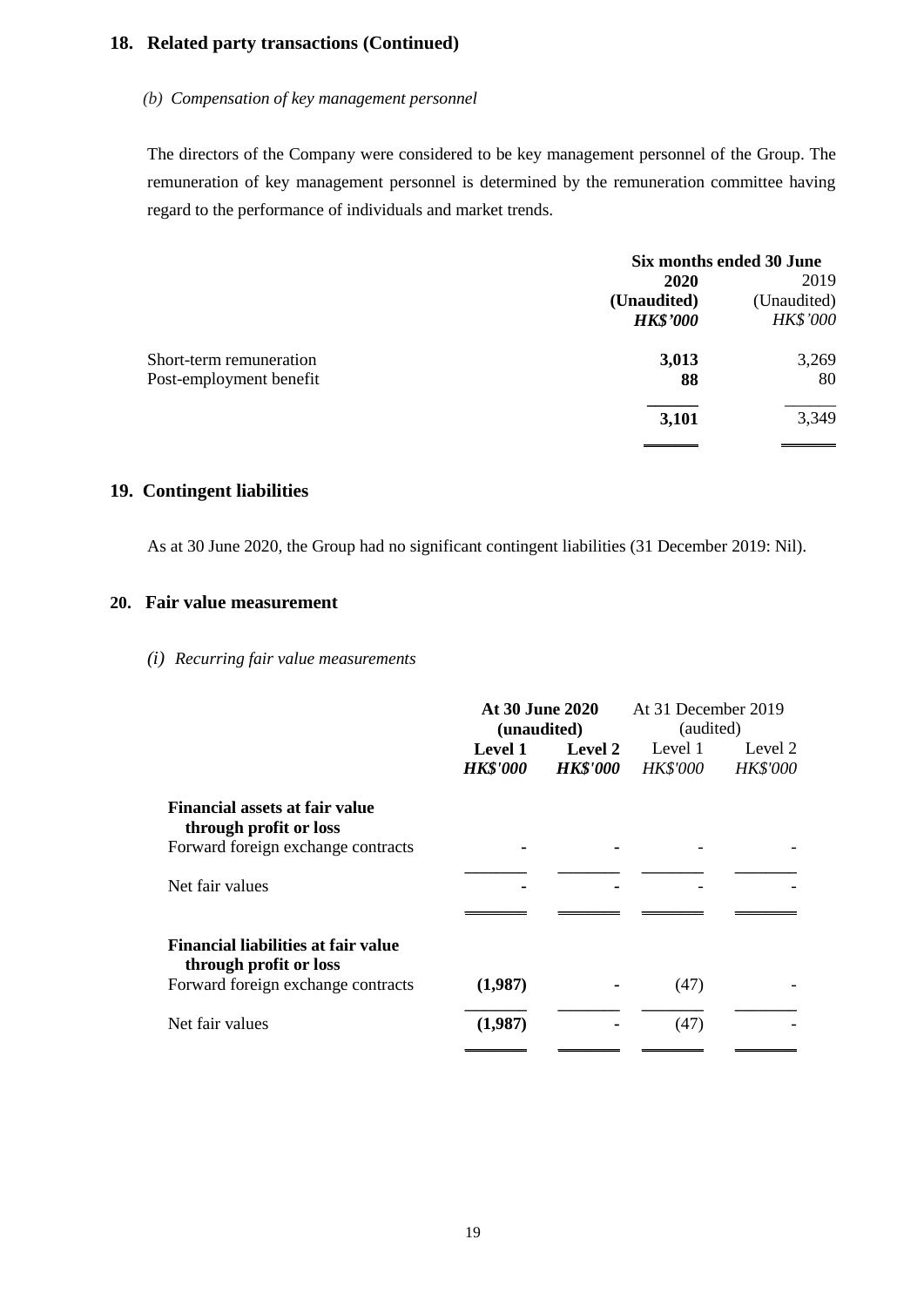## **20. Fair value measurement (Continued)**

*(ii) Fair values of financial instruments carried at other than fair value*

Trade and other receivables, trade and other payables, bank borrowings, lease liabilities and put option liability are carried at cost or amortised cost which are not materially different from their fair values as at 30 June 2020 and 31 December 2019.

*(iii) Measurement of fair values*

The fair value of forward foreign exchange contracts is measured using the forward exchange market rates at the reporting date.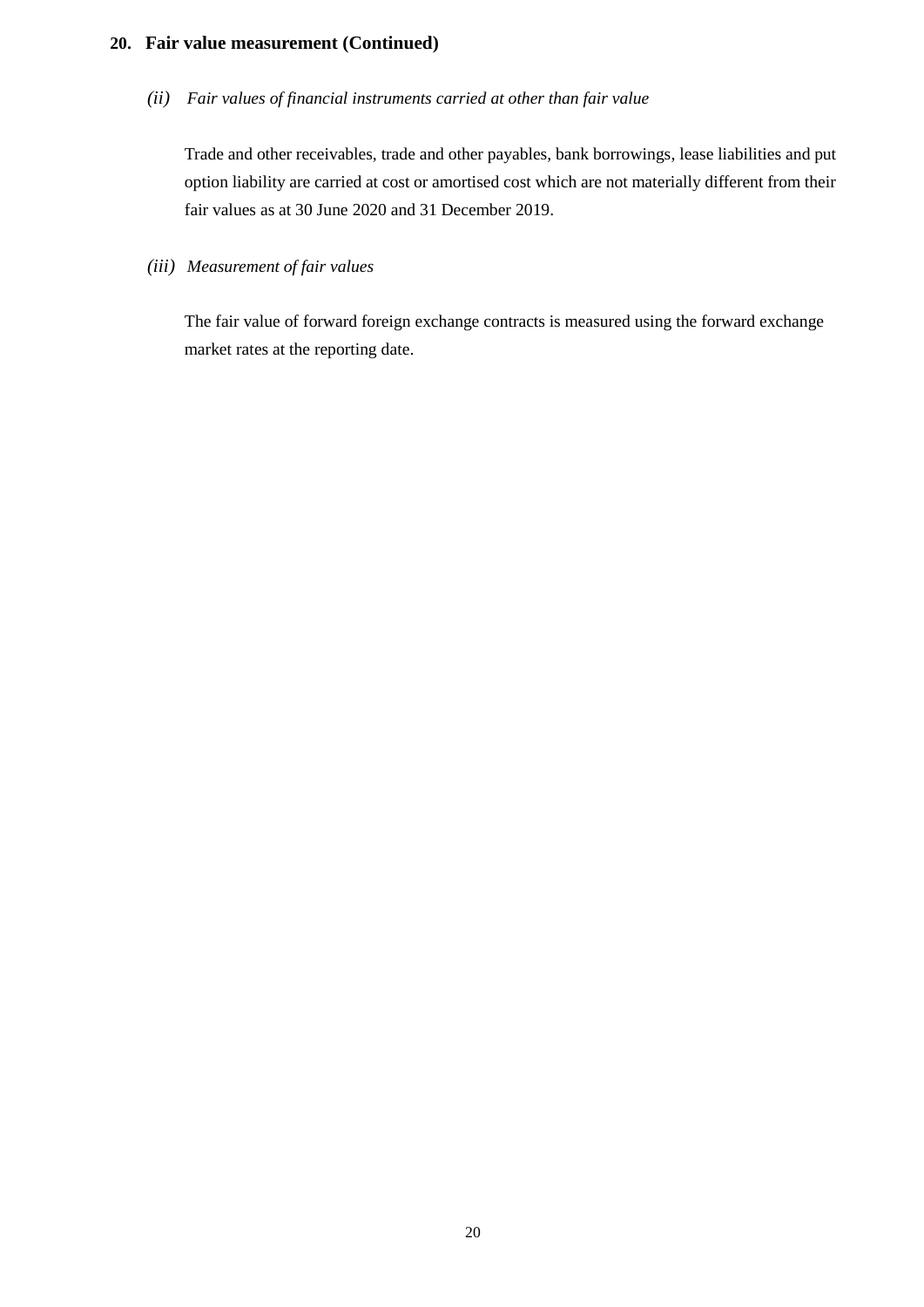## **MANAGEMENT DISCUSSION AND ANALYSIS**

#### **BUSINESS REVIEW**

The Coronavirus Disease 2019 ("COVID-19") pandemic has brought upon unprecedented challenges to the book industry. Printing plants and bookshops were forced to close down for months and some of the Group's overseas customers have cut back on their printing orders due to the macroeconomic uncertainty. As a result, the turnover of the Group for the first six months ended 30 June 2020 decreased by 24% to HK\$639 million (H1 2019: HK\$841 million). Profit before taxation decreased to HK\$44 million (H1 2019: HK\$90 million) and Group net profit after tax decreased to HK\$33 million (H1 2019: HK\$73 million). Profit margin was compressed as our fixed direct and indirect costs are difficult to alter in the short-term due to the asset heavy nature of our manufacturing business units.

The China-US trade war have forced companies to re-examine their cross-national supply chain strategy. Due to the US tariff imposed on some books printed in China, many US publishing houses have shifted their orders to non-China print manufacturers. Timing of the Group's purchase of Papercraft Sdn. Bhd. ("Papercraft"), a Johor based Malaysian printing plant, in February was prescient. The combined operation of Papercraft and Singapore based COS will place the Group in a unique position among major book printers in China to have a significant print manufacturing presence in South East Asia.

Our geographic diversification strategy was put to test as our production plants in China, Singapore and Malaysia were closed during the lockdown. Despite the operational challenges, our strategy has proven to be resilient as we successfully fulfilled most of the print orders through our agile network of printing plants and suppliers.

We have put in place new policies and infrastructure to protect the health of our employees and to ensure business continuity. As the COVID-19 situation continues to evolve, we will take proactive measures to manage cash flow, reduce costs and re-examine our business process to adapt to the 'new normal'.

#### **A. PRINT MANUFACTURING**

#### *1010 Printing, China manufacturing and international sales operations:*

Sales turnover registered a 14% year-on-year decline as some of the sales orders were lost due to the lockdown in China and these sales were not recovered. Despite the worldwide travel ban, our clients' experience remains our top priority. We are regularly reaching out to our overseas clients through virtual meetings to offer them support and to address their needs.

### *Left Field Printing Group, Australia manufacturing:*

Left Field Printing experienced a decrease of 35% in sales turnover. It was mostly caused by the loss of a multi-year contract with a major fiction publisher. In spite of the loss, the Group has maintained good working relationship with the customer, which awarded a significant order to 1010 Printing early this year. We received considerable financial support from the Australian government's JobKeeper Payment scheme, which has cushioned the impact of COVID-19 on the business.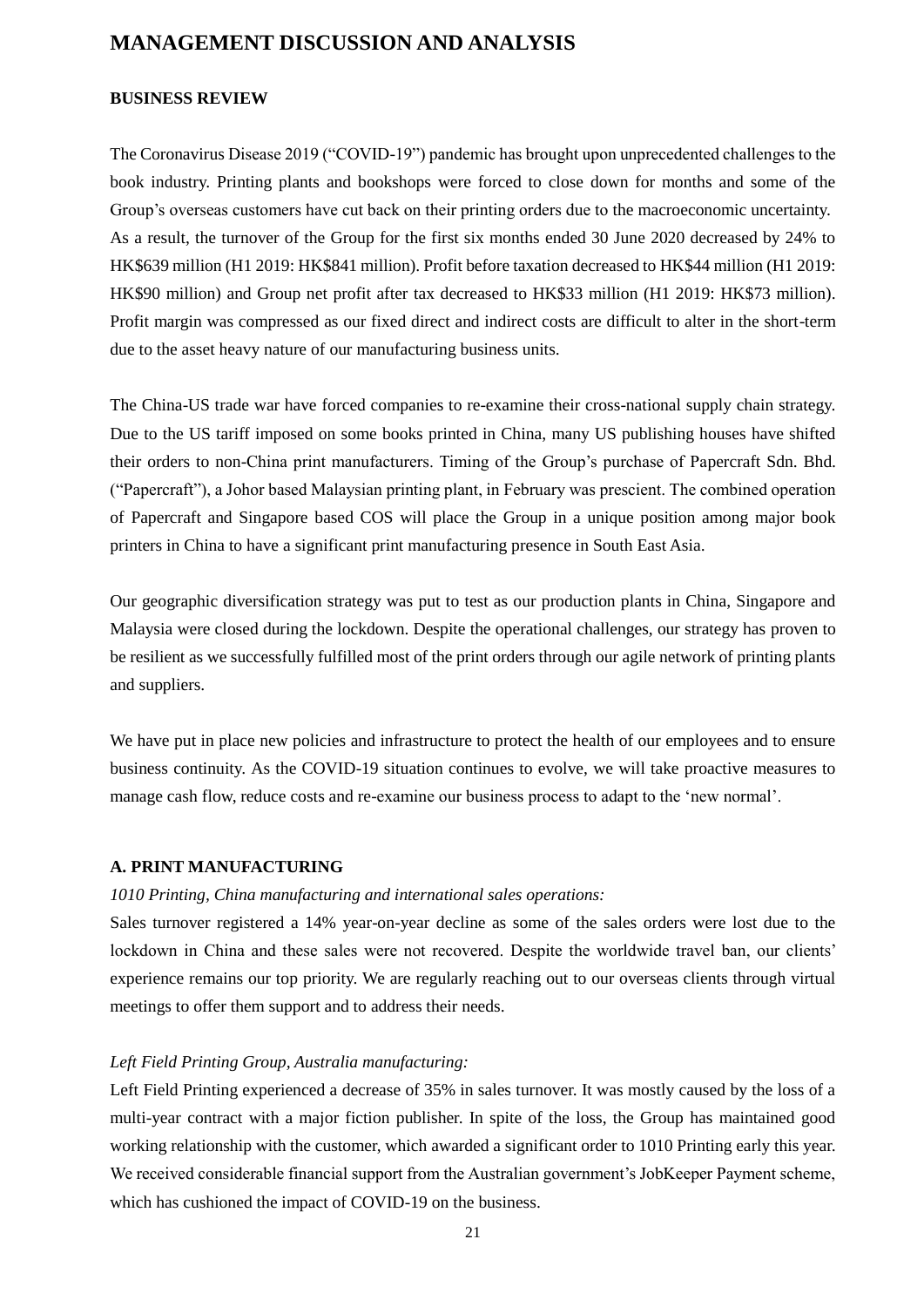## **MANAGEMENT DISCUSSION AND ANALYSIS (Continued)**

#### **BUSINESS REVIEW (Continued)**

#### *COS, Singapore manufacturing:*

Sales turnover at COS increased by 21% as it took on more US bound inter-company orders. However, profit margin took a hit as print jobs had to be outsourced elsewhere as Singapore went into lockdown. Papercraft, our recently acquired plant in Malaysia, was also impacted by a 90-day 'movement control' imposed by the Malaysian government.

### **B. PRINT SERVICES MANAGEMENT**

#### *APOL Group, international sales operations:*

Sales turnover declined by 20% in the first six months at APOL. The Latin American market was particularly challenging as local currencies weakened and local competition remained fierce. This competitive landscape will not change in the short-term and APOL will implement stricter cost control and branch out to other product categories and markets.

#### *Regent, Hong Kong sales operation:*

Regent's sales turnover declined by 29% in the first half of the year. COVID-19 has led to school closures globally and the market for teaching aids kit for teachers and students was greatly impacted. The Regent management is working on the mitigation of accounts receivable risks given their greater exposure to the US market.

### **C.PUBLISHING**

#### *The Quarto Group*

Quarto's revenue is down year on year at US\$46.9 million (H1 2019: US\$56.4 million) as a result of many bookshops and retailers being closed for several months during the global lockdown. The adjusted Group operating loss (before amortization of acquired intangibles and exceptional items) came in at US\$1.8 million (H1 2019: loss of \$0.9 million) in what is our seasonally weak half year. The adjusted loss after tax was US\$3 million (H1 2019: loss of \$3.1 million). Looking forward, we will complete the strengthening of Quarto's balance sheet and sharpen our content strategy around six of our best performing book categories.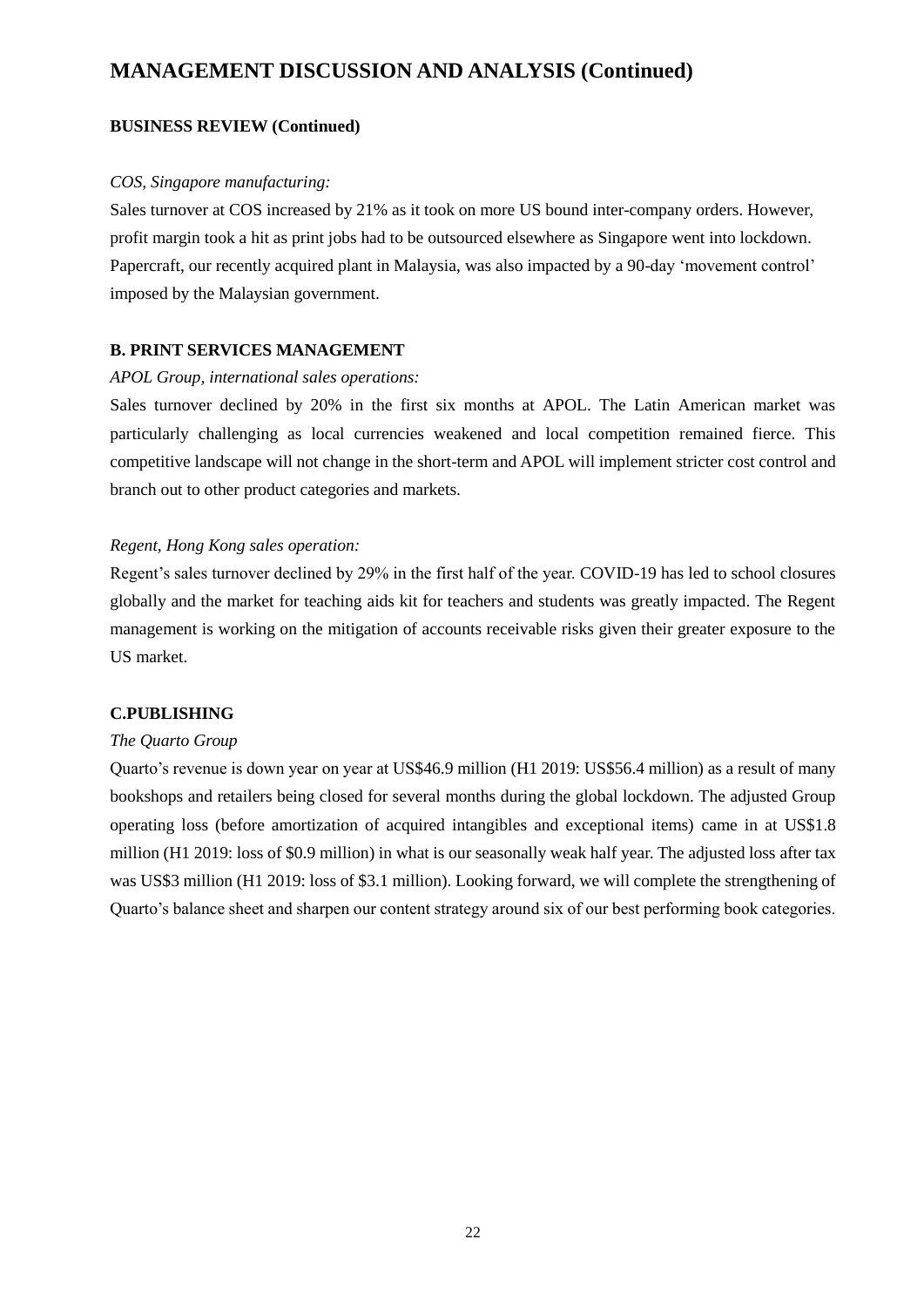# **MANAGEMENT DISCUSSION AND ANALYSIS (Continued)**

### **PROSPECT**

It is difficult for the Group's management to predict our business performance as COVID-19 is still causing havoc in major markets. While the blanket COVID-19 lockdown that we saw a few months ago will unlikely to happen again, the prolonged uncertainty will continue to have a negative impact on the economy and the book industry.

We will continuously manage our cost base to ensure the Group has sufficient working capital to weather the impact of COVID-19. Our business process is also being re-examined and re-engineered to adapt to new ways of working under the 'new normal'.

The level of automation will be further enhanced by the transformation of our ERP system. Duplicated processes will be streamlined, interface with our clients' systems will be completely digitalized, and customer behaviour could be better analysed for revenue and capacity management.

The Group is in the process of ramping up the manufacturing capacity in Malaysia to add 50% of that of our flagship plant in China. We will also purchase state-of-the-art production equipment available in the market to support our automation initiative.

We believe that our long-term investments in business diversification, process automation and regional manufacturing footprint will reinforce our leadership position in the book printing sector in Asia. Despite the short-term disruptions from COVID-19, the Group will benefit much from these investments when normal trading conditions return.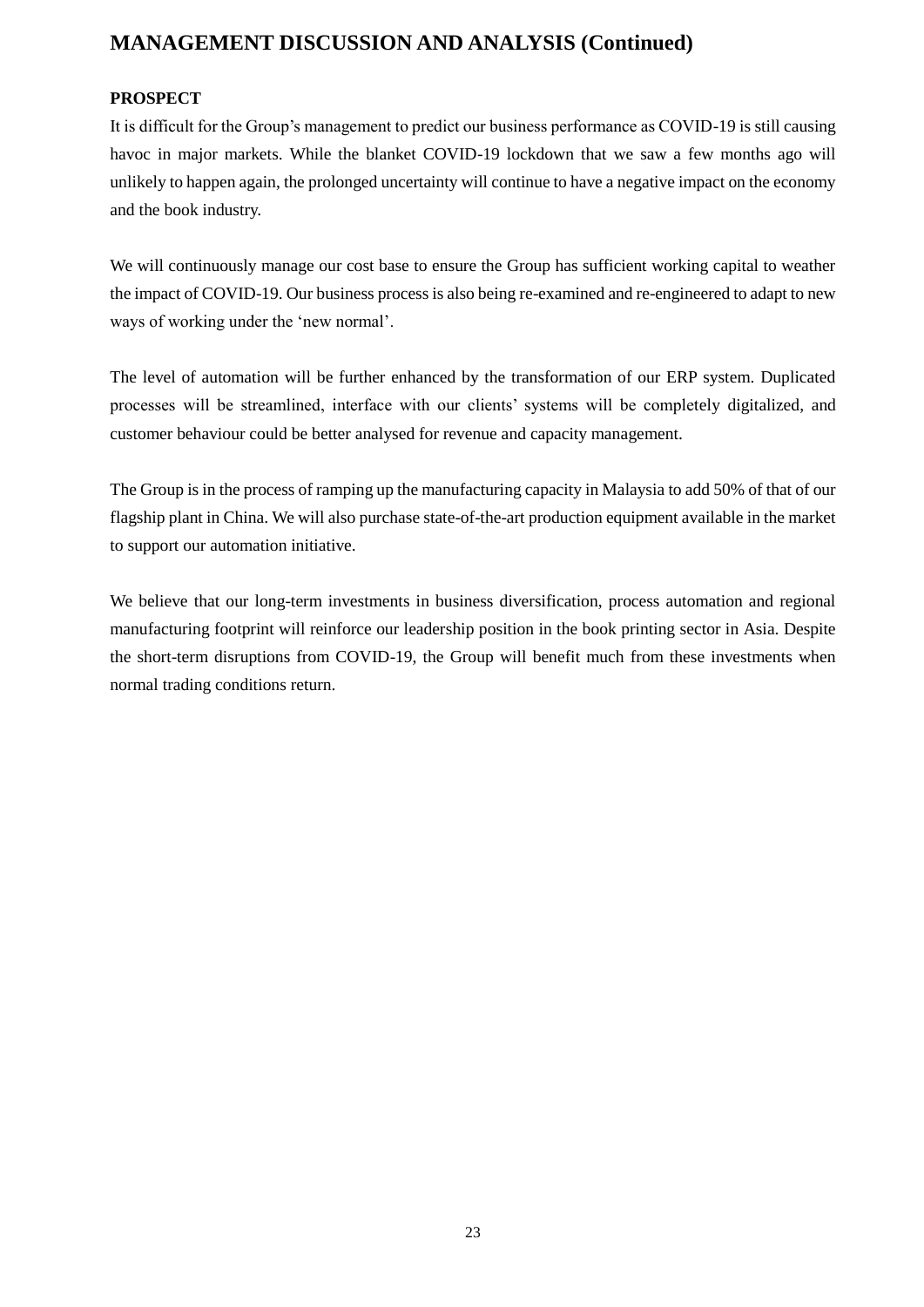#### **FINANCIAL REVIEW**

Turnover for the six months ended 30 June 2020 decreased by 24% to approximately HK\$638.8 million (2019: HK\$841.4 million). The decrease was caused by the reduced orders from overseas customers during the economic uncertainty caused by the COVID-19 pandemic.

Gross profit margin decreased from 28.0% to 25.6%. The decrease was a result of the relative higher fixed production cost compared with the decrease in sales during the period.

Other income increased by approximately HK\$12.8 million to approximately HK\$32.6 million (2019: 19.8 million). The increase was primarily contributed by various government subsidies and rebate received during the period of approximately HK\$19.3 million mainly in aid of the COVID-19 pandemic. The increase in other income was partially offset by the decrease in sales of scrapped materials of HK\$3.4 million; the decrease in interest income of HK\$2.1 million and the decrease in gain on disposal of property, plant and equipment.

Selling and distribution expenses decreased by approximately HK\$18.8 million compared with same period in 2019. Selling and distribution expenses against sales increased from 11.8% in 2019 to 12.6% in 2020 mainly due to higher staff costs ratio.

Administrative expenses remained relatively stable at approximately HK\$50.5 million (2019: HK\$50.1 million). The increase in legal and professional cost upon various corporate projects and the increase in staff costs was offset by the decreased overseas travelling and entertainment cost during the COVID-19 pandemic.

Other expenses represented the expected credit loss on trade receivables. Amount increased from approximately HK\$3.1 million for the six months ended 30 June 2019 to HK\$5.5 million for the same period in 2020 due to the expected increase in credit risk on customers suffering from the worldwide economic uncertainty.

Finance cost decreased slightly from approximately HK\$7.8 million for the six months ended 30 June 2019 to approximately HK\$7.4 million for the same period in 2020. The slight decrease was due to the decreased interest expenses on bank borrowings upon gradual repayment of loan principal.

Share of loss of associate increased by HK\$4.2 million due to the loss incurred for the first half year result in The Quarto Group Inc. and the increase in the Group's equity interest in Quarto.

Income tax expenses decreased to approximately HK\$10.8 million for the six months ended 30 June 2020 (2019: HK\$16.9 million), being in line with the decrease in profit for the period.

Profit attributable to owners of the Company amounted to approximately HK\$29.3 million in 2020 (2019: HK\$64.1 million), a 54% decrease compared to the same period in last year.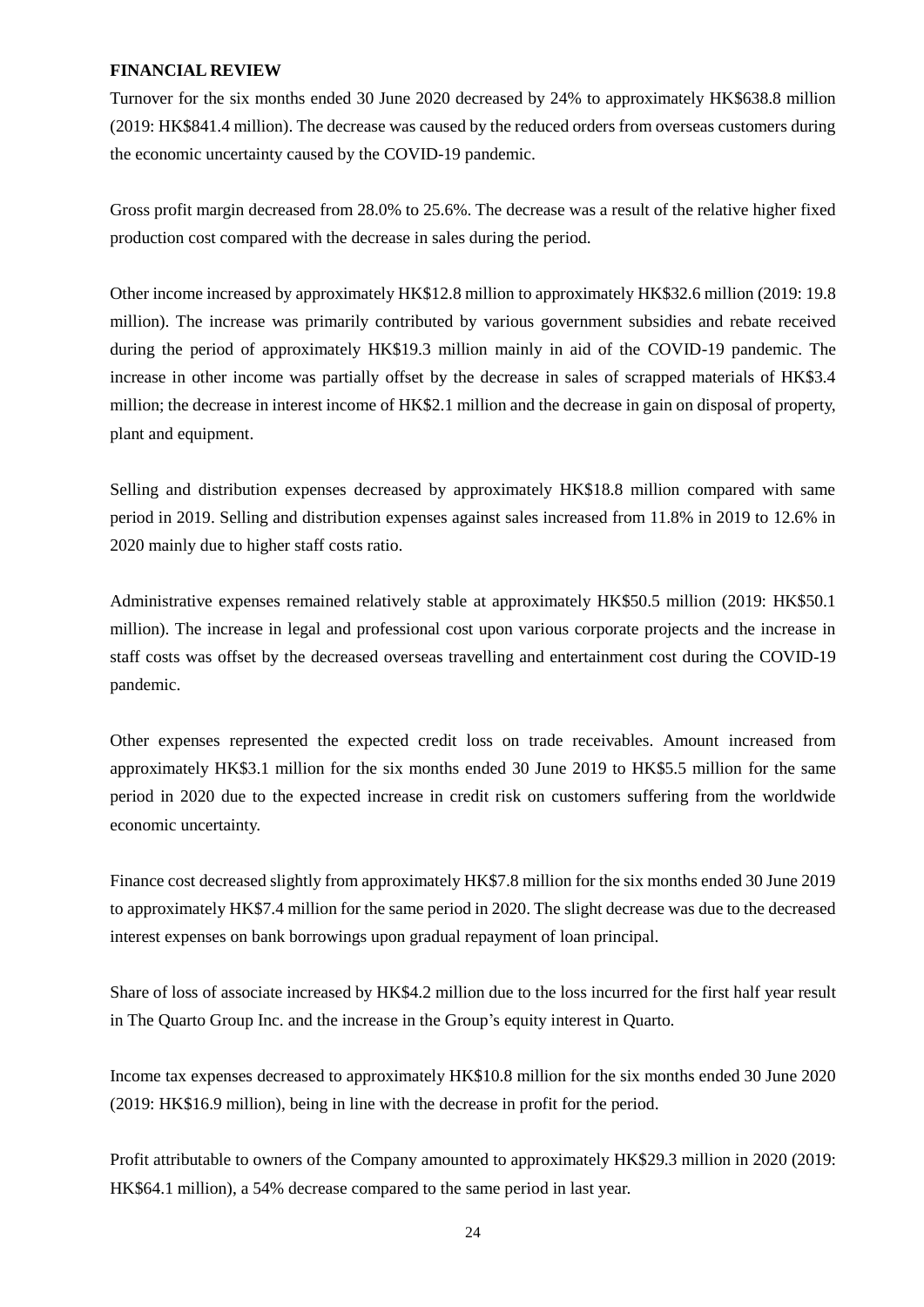## **LIQUIDITY, FINANCIAL RESOURCES AND CAPITAL STRUCTURE**

As at 30 June 2020, the Group had net current assets of approximately HK\$564.4 million (31 December 2019: HK\$713.7 million) of which the cash and bank deposits were approximately HK\$364.7 million (31 December 2019: HK\$495.7 million). The Group's current ratio was approximately 2.1 (31 December 2019:  $2.5$ ).

Total bank borrowings and lease liabilities as at 30 June 2020 were approximately HK\$322.7 million (31 December 2019: HK\$312.0 million). Bank borrowings were denominated in Hong Kong dollars at floating rates repayable within five years. The Group's gearing ratio as at 30 June 2020 was 27.9% (31 December 2019: 26.5%), which is calculated on the basis of the Group's total interest-bearing debts (comprising bank borrowings and lease liabilities) over the total equity interest.

During the period, the Group had acquired property, plant and equipment at approximately HK\$5.1 million. The purchase was financed by internal resources.

The Group's policy is to regularly monitor its liquidity requirements, its compliance with lending covenants and its relationship with bankers to ensure that it maintains sufficient reserves of cash and adequate committed lines of funding from major financial institutions to meet its liquidity requirements in the short and long term.

## **FOREIGN CURRENCY MANAGEMENT**

The Group's sales were mainly denominated in a mixture of currencies, primarily US dollars, Australian dollars, Euros and Pound Sterling. In addition, the Group's costs and expenses are mainly denominated in US dollars, Australian dollars, Hong Kong dollars and Renminbi. From time to time the Group enters into foreign currency exchange contracts to hedge its currency risk.

## **CAPITAL COMMITMENTS AND CONTINGENT LIABILITY**

As at 30 June 2020, the Group had committed to acquire machinery of approximately HK\$10.9 million. The acquisition will be financed by the Group's internal resources.

The Group had no significant contingent liability as at 30 June 2020.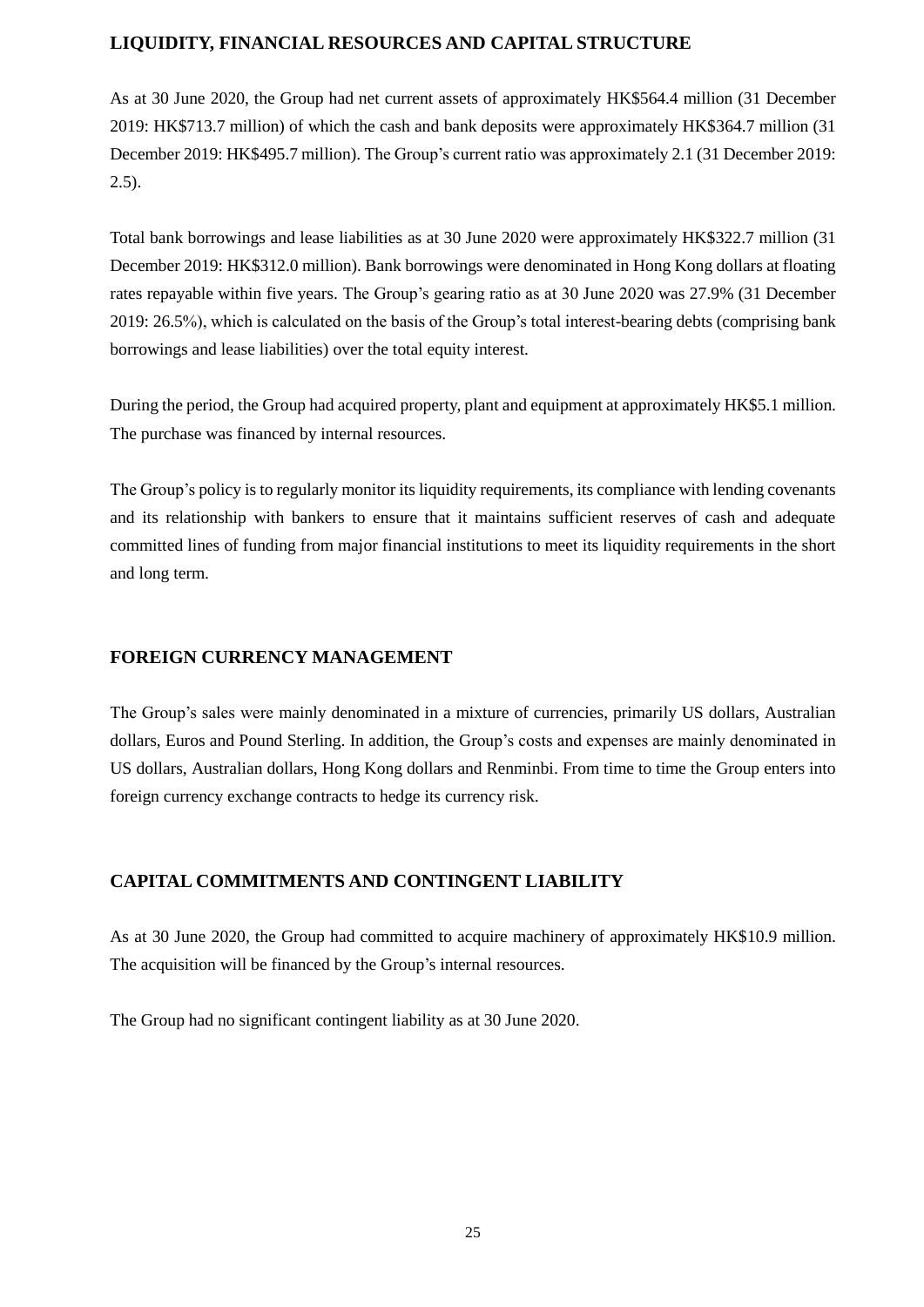## **OTHER DISCLOSURES**

## **DIRECTORS' AND CHIEF EXECUTIVES' INTERESTS IN SECURITIES**

As at 30 June 2020, the interests and short positions of the directors and chief executive of the Company in the shares, underlying shares or debentures of the Company or any of its associated corporations (within the meaning of Part XV of the Securities and Futures Ordinance (the "SFO")) as recorded in the register required to be kept under Section 352 of the SFO or otherwise notified to the Company and the Stock Exchange pursuant to the Model Code for Securities Transactions by Directors of Listed Issuers in Appendix 10 of the Listing Rules (the "Model Code"), were as follows:

#### *(a) Long Position in the shares of the Company*

| Name of Directors                  | Personal<br>Interests<br>(Shares) | Family<br>Interests<br>(Shares) | Corporate<br>Interests<br>(Shares) | Total<br>Interests<br>(Shares) | Percentage to the<br>issued share<br>capital of the<br>Company<br>(%) |
|------------------------------------|-----------------------------------|---------------------------------|------------------------------------|--------------------------------|-----------------------------------------------------------------------|
| Mr. Lau Chuk Kin (Note 1)          | 65,371,906                        | Nil                             | 266,432,717                        | 331,804,623                    | 43.09                                                                 |
| Ms. Lam Mei Lan                    | 16,568,688                        | Nil                             | Nil                                | 16,568,688                     | 2.15                                                                  |
| Mr. Guo Junsheng ( <i>Note 2</i> ) | Nil                               | Nil                             | 12,299,804                         | 12,299,804                     | 1.60                                                                  |

## *(b) Long Position in the shares of Left Field Printing Group Limited ("Left Field"), an associated corporation of the Company*

| Name of Directors         | Personal<br>Interests<br>(Shares) | Family<br><b>Interests</b><br>(Shares) | Corporate<br><b>Interests</b><br>(Shares) | Total<br>Interests<br>(Shares) | Percentage to the<br>issued share<br>capital of the<br>Company<br>(%) |
|---------------------------|-----------------------------------|----------------------------------------|-------------------------------------------|--------------------------------|-----------------------------------------------------------------------|
| Mr. Lau Chuk Kin (Note 3) | 4,085,744                         | Nil                                    | 313,048,997                               | 317, 134, 741                  | 62.56                                                                 |
| Ms. Lam Mei Lan           | 1,035,543                         | Nil                                    | Nil                                       | 1,035,543                      | 0.21                                                                  |
| Mr. Guo Junsheng (Note 2) | Nil                               | Nil                                    | 768,737                                   | 768,737                        | 0.15                                                                  |

*(c) Long Position in the shares of The Quarto Group, Inc. ("Quarto"), an associated corporation of the Company*

|                           |           |           |            |            | Percentage to the<br>issued share |
|---------------------------|-----------|-----------|------------|------------|-----------------------------------|
|                           | Personal  | Family    | Corporate  | Total      | capital of the                    |
| Name of Directors         | Interests | Interests | Interests  | Interests  | Company                           |
|                           | (Shares)  | (Shares)  | (Shares)   | (Shares)   | (%)                               |
| Mr. Lau Chuk Kin (Note 4) | 3,359,486 | Nil       | 12,915,083 | 16,274,569 | 39.80                             |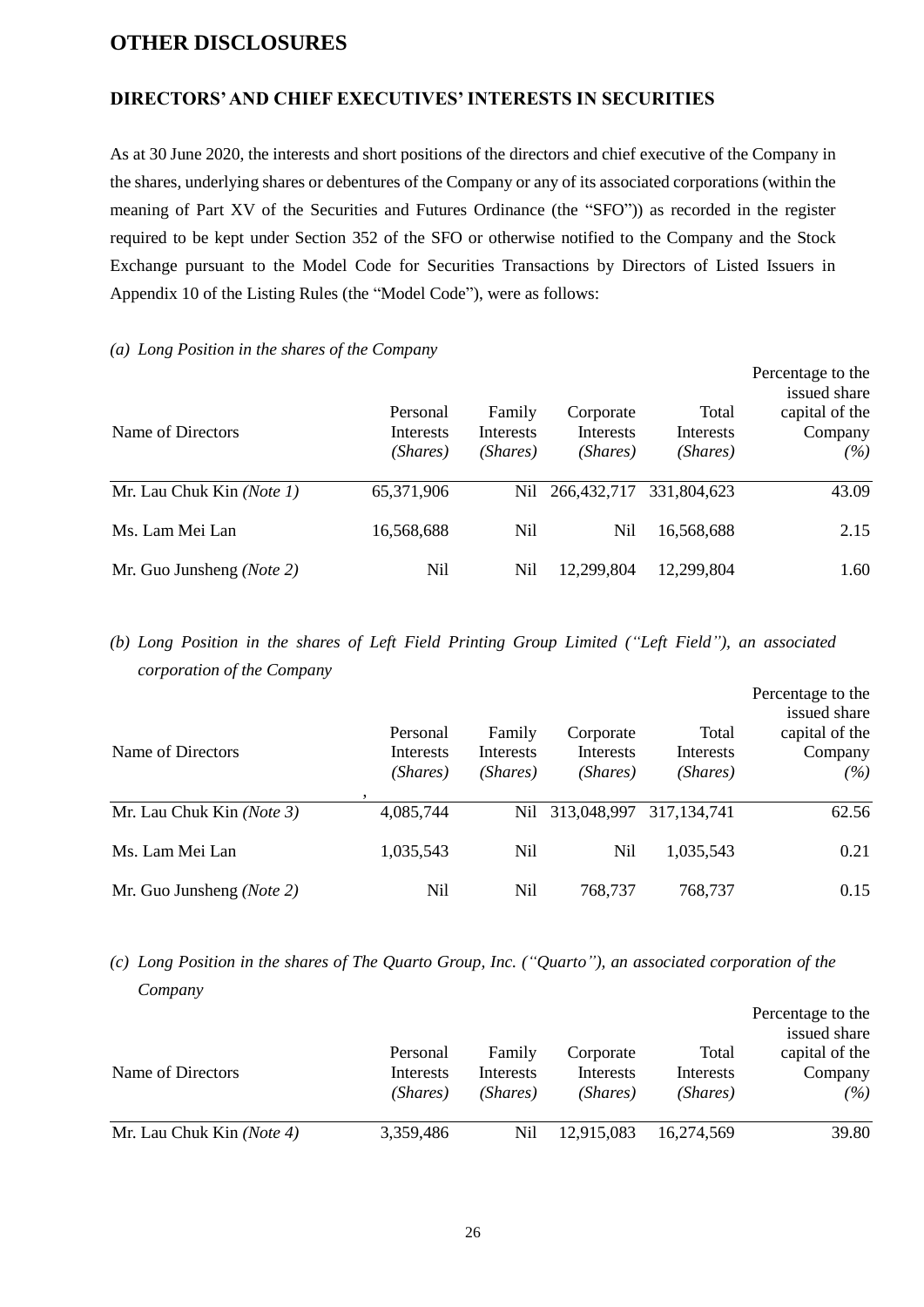Note 1: Of 266,432,717 shares, 258,135,326 shares and 8,297,391 shares are beneficially owned by City Apex Ltd. and ER2 Holdings Limited ("ER2 Holdings") respectively. As at 30 June 2020, ER2 Holdings was the ultimate holding company of City Apex Ltd.. Mr. Lau Chuk Kin owned 68.76% of the issued share capital of ER2 Holdings and accordingly, Mr. Lau is deemed to be interested in the said shares pursuant to Part XV of the Securities and Futures Ordinance.

Note 2: The shares are beneficially owned by Dragon Might Global Limited ("Dragon Might"). As at 30 June 2020, Dragon Might is 100% directly owned by Mr. Guo Junsheng and therefore Mr. Guo is deemed to be interested in the said shares.

Note 3: Of 313,048,897 shares, 16,133,457 shares, 518,586 shares and 296,396,954 shares are beneficially owned by City Apex Ltd., ER2 Holdings and Bookbuilders BVI Ltd respectively. As at 30 June 2020, Bookbuilders BVI Ltd is an indirect wholly-owned subsidiary of the Company. As stated in note 1 above, Mr. Lau is deemed to be interested in 43.09% issued share capital of the Company. Accordingly, Mr. Lau is deemed to be interested in the said shares.

Note 4: 12,915,083 shares are beneficially owned by 1010 Printing Ltd. As at 30 June 2020, 1010 Printing Ltd is an indirect wholly-owned subsidiary of the Company. As stated in note 1 above, Mr. Lau is deemed to be interested in 43.09% issued share capital of the Company. Accordingly, Mr. Lau is deemed to be interested in the said shares.

Saved as disclosed above, as at 30 June 2020, to the knowledge of the Company, none of the directors or chief executive of the Company and their respective associates had or was deemed to have any interests or short positions in the shares, underlying shares or debentures of the Company or its associated corporations (within the meaning of Part XV of the SFO) as recorded in the register required to be maintained under section 352 of Part XV of the SFO or as otherwise notified to the Company and the Stock Exchange pursuant to the Model Code.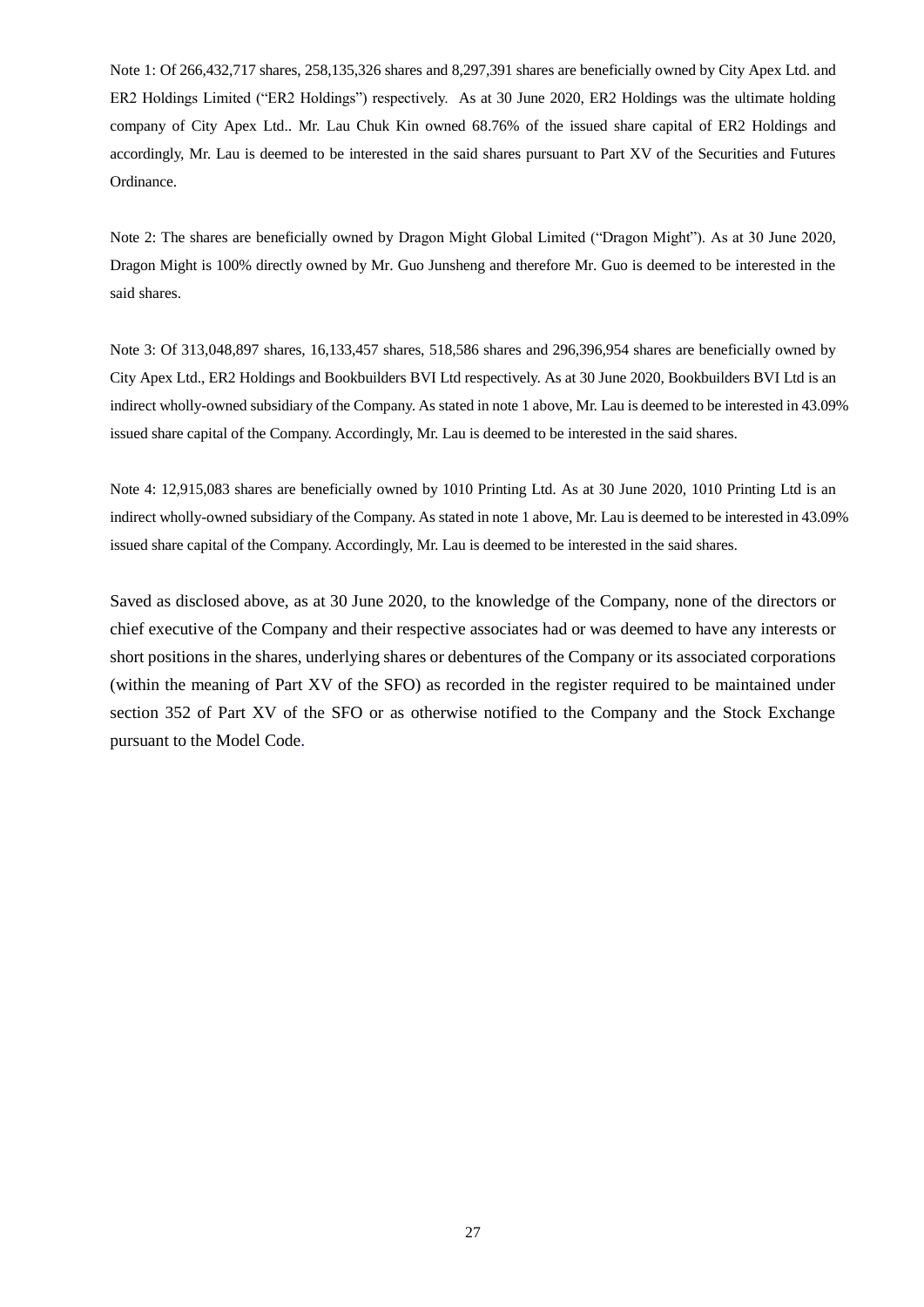#### **SUBSTANTIAL SHAREHOLDERS**

As at 30 June 2020, the following persons, other than a director or chief executive of the Company, had interests or short positions in the shares or underlying shares of the Company, being 5% or more in the issued share capital of the Company as recorded in the register required to be kept by the Company under Section 336 of the SFO:

|                                              | Nature of interest              | Percentage to<br>the issued<br>share capital of<br>the Company |                                |       |
|----------------------------------------------|---------------------------------|----------------------------------------------------------------|--------------------------------|-------|
| Name of shareholder                          | Beneficial<br>Owner<br>(Shares) | Interest in<br>controlled<br>corporation<br>(Shares)           | Total<br>Interests<br>(Shares) | (%)   |
| ER2 Holdings Limited (Note 1)                | 8,297,391                       | 258, 135, 326                                                  | 266, 432, 717                  | 34.60 |
| City Apex Ltd. (Note 1)                      | 258,135,326                     | <b>Nil</b>                                                     | 258,135,326                    | 33.52 |
| Mr. Chang Mun Kee (Note 2)                   | 10,067,583                      | 54,112,030                                                     | 64,179,613                     | 8.34  |
| Mr. Webb David Michael (Note 3)              | 19,975,168                      | 41,665,808                                                     | 61,640,976                     | 8.00  |
| JcbNext Berhad (Note 2)                      | 54,112,030                      | Nil                                                            | 54,112,030                     | 7.03  |
| Preferable Situation Assets Limited (Note 3) | 41,665,808                      | Nil                                                            | 41,665,808                     | 5.41  |

Note 1: 258,135,326 shares are beneficially owned by City Apex Ltd. ER2 Holdings was the ultimate holding company of City Apex Ltd. Accordingly, ER2 Holdings is deemed to be interested in the said shares pursuant to Part XV of the Securities and Futures Ordinance.

Note 2: According to the record kept by the Company, Mr. Chang Mun Kee is interested in 45.49% of the shares in JcbNext Berhad. Therefore, Mr. Chang is deemed to be interested in the said shares held by Jcbnext Berhad.

Note 3: According to the record kept by the Company, as at 30 June 2020, Preferable Situation Assets Limited is 100% directly owned by Mr. Webb David Michael and therefore Mr. Webb is deemed to be interested in the said shares held by Preferable Situation Assets Limited.

Save as disclosed above, as at 30 June 2020, the Company had not been notified of any other person (other than a director or chief executive of the Company) who had an interest or short position in the shares, underlying shares or debentures of the Company and was required to be recorded in the register required to be kept by the Company under Section 336 of the SFO.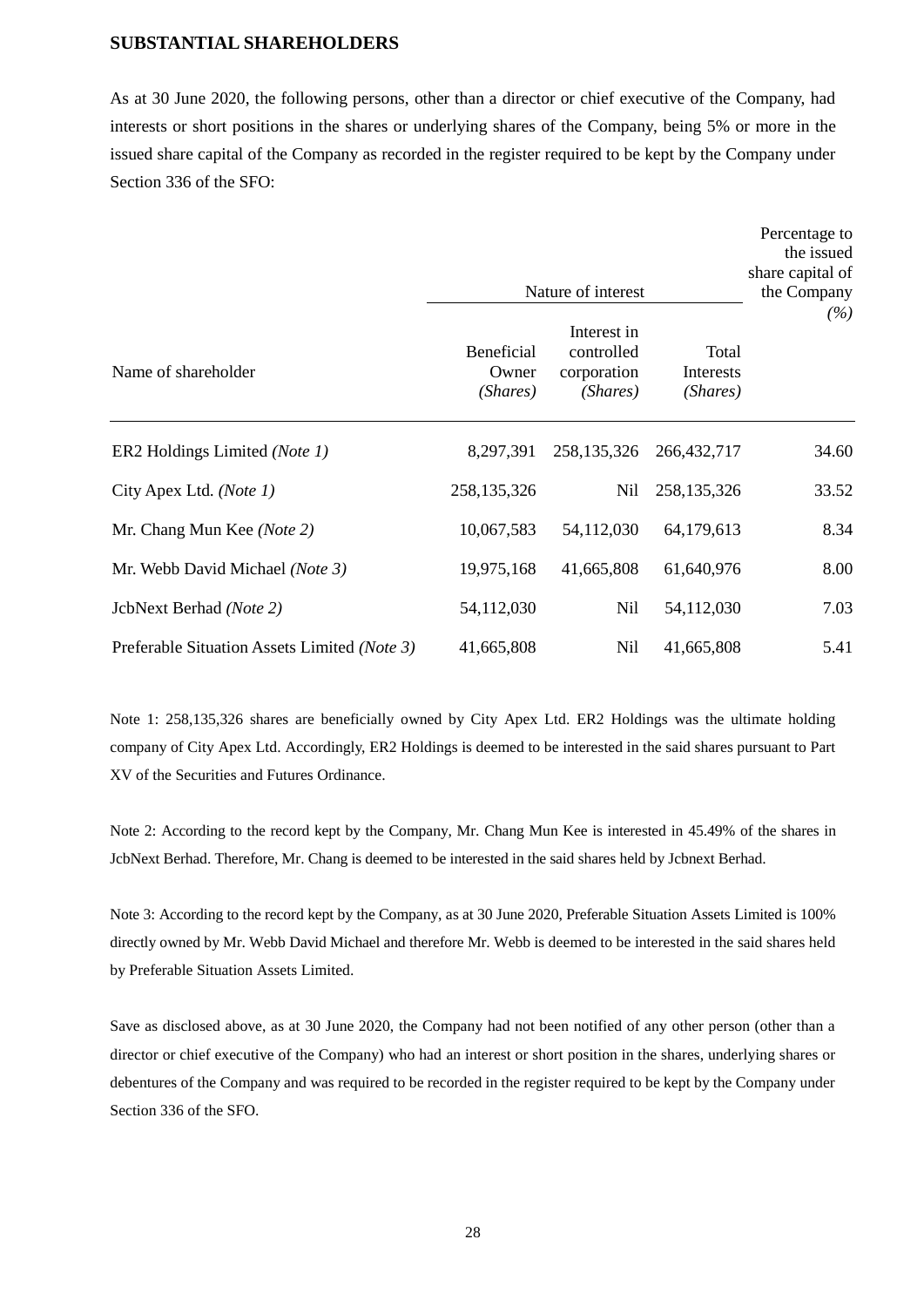#### **SHARE AWARD SCHEME**

A share award scheme (the "1010 Share Award Scheme") was adopted by the Company on 30 December 2013. The purpose of the 1010 Share Award Scheme is to recognize and motivate the contribution of participants and to incentivize them to further the operation and development of the Group and to attract suitable personnel for the Group. A trust has been set up and fully funded by the Company for the purpose of purchasing, administrating and holding the Company's shares for the 1010 Share Award Scheme. The total number of shares which may be granted to the selected participant under the 1010 Share Award Scheme shall not exceed 10% of the total issued share capital (i.e. 77,000,000 shares) of the Company as at the adoption date. The maximum number of shares which may be awarded to a selected participant under the scheme shall not exceed 1% of the issued share capital (i.e. 7,700,000 shares) of the Company as at the adoption date. The 1010 Share Award Scheme shall be valid and effective for a term of ten years commencing from the adoption date.

During the six months period ended 30 June 2020, no share award was granted and no shares were purchased under the 1010 Share Award Scheme. At 30 June 2020, the Company had no awarded shares outstanding under the 1010 Share Award Scheme.

#### **SHARE OPTION SCHEME**

A share option scheme (the "1010 Share Option Scheme") was adopted by the Group, pursuant to its resolution passed on 22 April 2013 and effective for a period of ten years commencing from the adoption date. During the period, there was no share option issued under the 1010 Share Option Scheme. At 30 June 2020, the Company had 70,000,000 share options available for issue under the 1010 Share Option Scheme, which represented approximately 9.1% of the Company's shares in issue at that date.

#### **PURCHASE, SALE OR REDEMPTION OF SHARES**

During the six months ended 30 June 2020, neither the Company nor any of its subsidiaries has purchased, sold or redeemed any of the Company's listed securities.

#### **CODE ON CORPORATE GOVERNANCE PRACTICES**

In the opinion of the Board, the Company has complied with the code provisions set out in the Corporate Governance Code and Corporate Governance Report (the "Code Provision") contained in Appendix 14 of the Listing Rules throughout the six months period ended 30 June 2020.